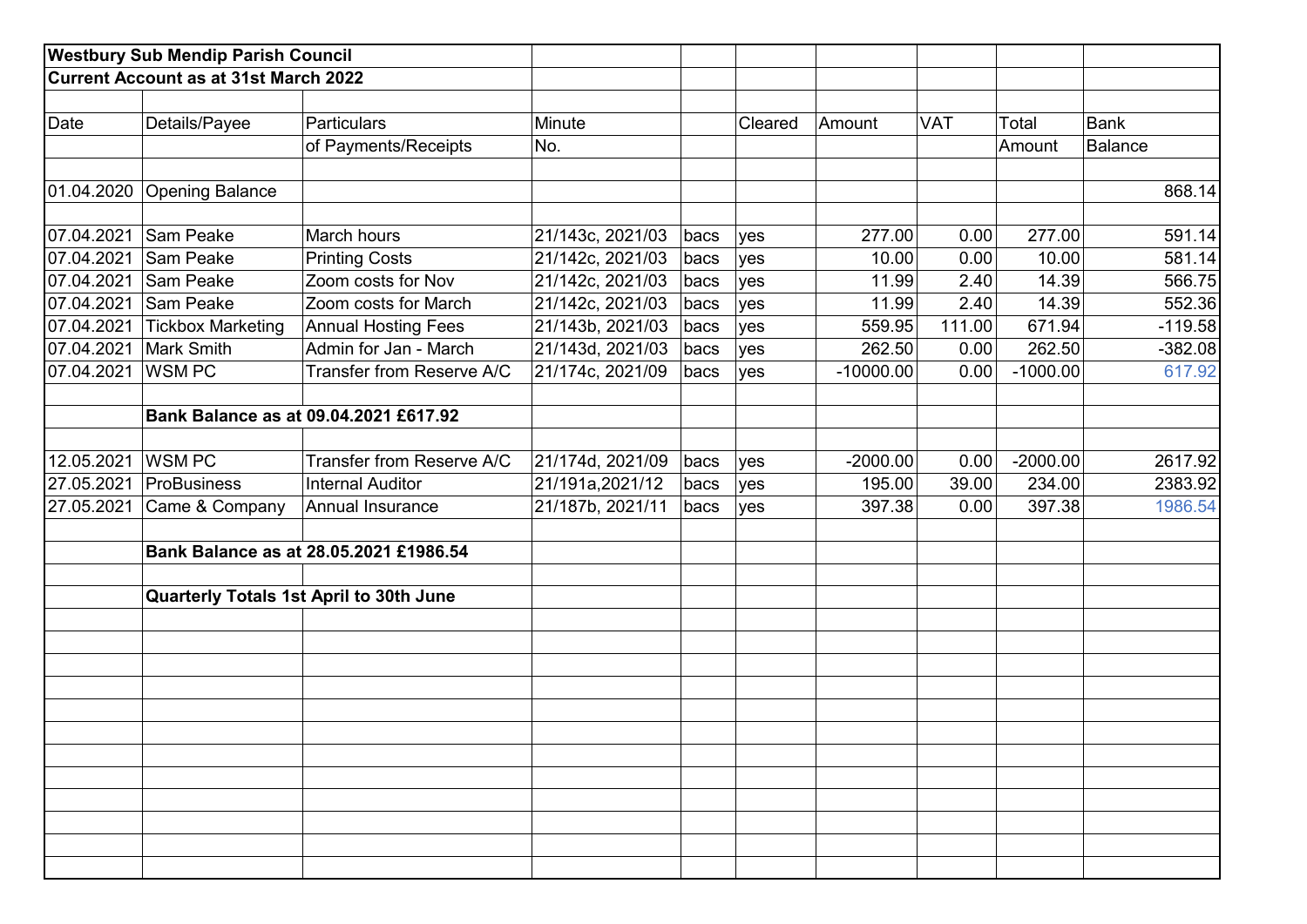| <b>Date</b> | Details/Payee            | Particulars                                 | Minute  |      | Cleared | Amount     | <b>VAT</b> | Total      | <b>Bank</b>    |
|-------------|--------------------------|---------------------------------------------|---------|------|---------|------------|------------|------------|----------------|
|             |                          | of Payments/Receipts                        | No.     |      |         |            |            | Amount     | <b>Balance</b> |
|             |                          |                                             |         |      |         |            |            |            |                |
| 07.07.2021  | <b>Tickbox Marketing</b> | Fixing issues on the website                | 21/215c | bacs | yes     | 60.00      | 12.00      | 72.00      | 1914.54        |
| 07.07.2021  | Kate Egan                | <b>SLCC Course</b>                          | 21/215d | bacs | yes     | 9.00       | 0.00       | 9.00       | 1905.54        |
| 07.07.2021  | Kate Egan                | <b>April Salary</b>                         | 21/215e | bacs | yes     | 330.98     | 0.00       | 330.98     | 1574.56        |
| 07.07.2021  | Kate Egan                | May Salary                                  | 21/215f | bacs | yes     | 330.98     | 0.00       | 330.98     | 1243.58        |
| 07.07.2021  | Kate Egan                | Zoom costs for May                          | 21/215g | bacs | yes     | 11.99      | 2.40       | 14.39      | 1229.19        |
| 07.07.2021  | Kate Egan                | Zoom costs for April                        | 21/215h | bacs | yes     | 11.99      | 2.40       | 14.39      | 1214.80        |
| 07.07.2021  | Kate Egan                | Ink Cartridge                               | 21/215i | bacs | yes     | 30.00      | 0.00       | 30.00      | 1184.80        |
| 07.07.2021  | Kate Egan                | June Salary                                 | 21/215j | bacs | yes     | 330.98     | 0.00       | 330.98     | 853.82         |
| 07.07.2021  | Mark Smith               | Hours - April to June                       | 21/225e | bacs | yes     | 157.50     | 0.00       | 157.50     | 696.32         |
|             |                          |                                             |         |      |         |            |            |            |                |
|             |                          | Bank Balance as at 09.07.2021 £696.32       |         |      |         |            |            |            |                |
|             |                          |                                             |         |      |         |            |            |            |                |
| 19.08.2021  | Sue Isherwood            | Hire of marquee                             | 21/225b | bacs |         | $-25.00$   | 0.00       | $-25.00$   | 721.32         |
|             |                          |                                             |         |      |         |            |            |            |                |
|             |                          | Bank Balance as at 19.08.2021 £721.32       |         |      |         |            |            |            |                |
|             |                          |                                             |         |      |         |            |            |            |                |
| 02.09.2021  | Kate Egan                | Zoom costs for June & July                  | 21/225f | bacs | yes     | 23.98      | 4.80       | 28.78      | 692.54         |
| 02.09.2021  | <b>WSMPC</b>             | Transfer from Reserve A/C                   | 21/225g | bacs | yes     | $-5000.00$ | 0.00       | $-5000.00$ | 5692.54        |
| 02.09.2021  | <b>SALC</b>              | Affiliation Fee 2021/22                     | 21/225h | bacs | yes     | 220.98     | 0.00       | 220.98     | 5471.56        |
| 02.09.2021  | Kate Egan                | <b>July Salary</b>                          | 21/225i | bacs | yes     | 330.98     | 0.00       | 330.98     | 5140.58        |
| 02.09.2021  | Kate Egan                | <b>August Salary</b>                        | 21/225j | bacs | yes     | 330.98     | 0.00       | 330.98     | 4809.60        |
| 03.09.2021  | Paypal                   | <b>Opening Paypal account</b>               | 21/222b | bacs | yes     | $-0.01$    | 0.00       | $-0.01$    | 4809.61        |
| 14.09.2021  | Rachel Hewson            | Hire of gazebo                              | 21/250a | bacs | yes     | $-25.00$   | 0.00       | $-25.00$   | 4834.61        |
| 15.09.2021  | <b>Guy Timson</b>        | Hire of gazebo                              |         | bacs | yes     | $-50.00$   | 0.00       | $-50.00$   | 4884.61        |
|             |                          |                                             |         |      |         |            |            |            |                |
|             |                          | Bank Balance as at 15.09.2021 £4,884.61     |         |      |         |            |            |            |                |
|             |                          |                                             |         |      |         |            |            |            |                |
|             |                          | Quarterly Totals 1st July to 30th September |         |      |         |            |            |            |                |
|             |                          |                                             |         |      |         |            |            |            |                |
|             |                          |                                             |         |      |         |            |            |            |                |
|             |                          |                                             |         |      |         |            |            |            |                |
|             |                          |                                             |         |      |         |            |            |            |                |
|             |                          |                                             |         |      |         |            |            |            |                |
|             |                          |                                             |         |      |         |            |            |            |                |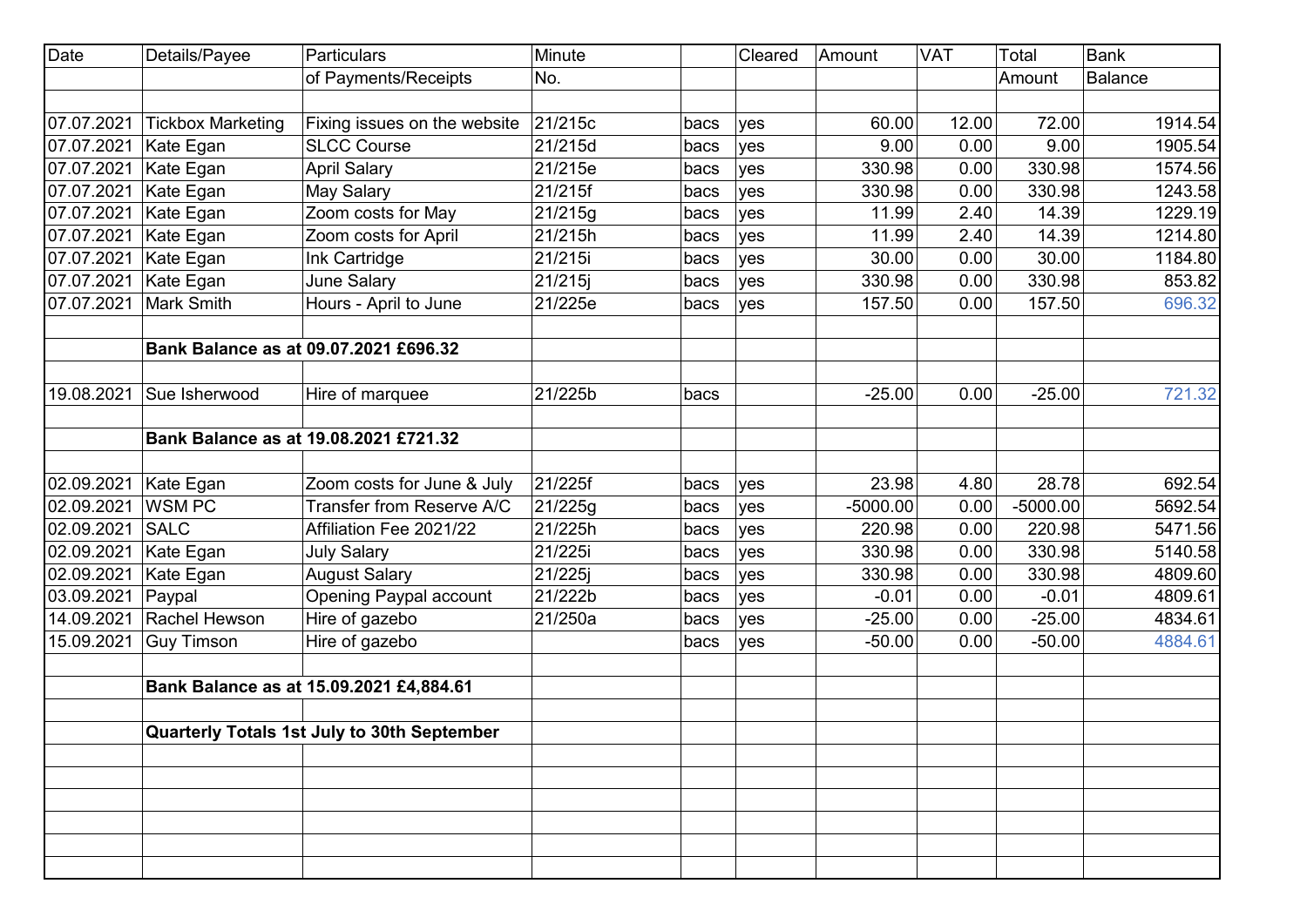| <b>Date</b> | Details/Payee           | <b>Particulars</b>                            | Minute  |      | Cleared | Amount     | <b>VAT</b> | Total      | <b>Bank</b>    |
|-------------|-------------------------|-----------------------------------------------|---------|------|---------|------------|------------|------------|----------------|
|             |                         | of Payments/Receipts                          | No.     |      |         |            |            | Amount     | <b>Balance</b> |
|             |                         |                                               |         |      |         |            |            |            |                |
| 05.10.2021  | Zoom                    | Zoom costs for October                        | 21/271c | bacs | yes     | 11.99      | 2.40       | 14.39      | 4870.22        |
| 06.10.2021  | <b>WSM Village Hall</b> | Hire of Hall for July                         | 21/250c | bacs | yes     | 18.00      | 0.00       | 18.00      | 4852.22        |
| 06.10.2021  | Kate Egan               | <b>SLCC Conference</b>                        | 21/250d | bacs | yes     | 75.00      | 0.00       | 75.00      | 4777.22        |
| 06.10.2021  | Kate Egan               | <b>Clerks Salary - Sept</b>                   | 21/250e | bacs | yes     | 330.98     | 0.00       | 330.98     | 4446.24        |
| 06.10.2021  | Kate Egan               | Zoom costs for September                      | 21/250f | bacs | yes     | 11.99      | 2.40       | 14.39      | 4431.85        |
| 06.10.2021  | Mark Smith              | July/August & Sept                            | 21/250g | bacs | yes     | 87.51      | 0.00       | 87.51      | 4344.34        |
| 12.10.2021  | <b>WSMPC</b>            | <b>SALC/SCC Grant</b>                         | 21/271b | bacs | yes     | $-1500.00$ | 0.00       | $-1500.00$ | 5844.34        |
|             |                         |                                               |         |      |         |            |            |            |                |
|             |                         | Bank Balance as at 12.10.2021 £5,844.34       |         |      |         |            |            |            |                |
|             |                         |                                               |         |      |         |            |            |            |                |
| 03.11.2021  | <b>SALC</b>             | Planning webinar                              | 21/271d | bacs | yes     | 60.00      | 0.00       | 60.00      | 5784.34        |
| 03.11.2021  | <b>Robert Glanvile</b>  | <b>Grant from SALC/SLCC</b>                   | 21/271e | bacs | yes     | 1500.00    | 0.00       | 1500.00    | 4284.34        |
| 03.11.2021  | Kate Egan               | <b>FILCA Training</b>                         | 21/271f | bacs | yes     | 36.00      | 0.00       | 36.00      | 4248.34        |
| 03.11.2021  | <b>WSM Village Hall</b> | Hire of hall for Sept                         | 21/271g | bacs | yes     | 18.00      | 0.00       | 18.00      | 4230.34        |
| 03.11.2021  | Kate Egan               | Clerks Salry - Oct                            | 21/271h | bacs | yes     | 330.98     | 0.00       | 330.98     | 3899.36        |
| 03.11.2021  | <b>Robert Glanvile</b>  | <b>Grant from PC</b>                          | 21/271i | bacs | yes     | 1375.00    | 0.00       | 1375.00    | 2524.36        |
| 03.11.2021  | <b>WSM Shop</b>         | <b>Grant from PC</b>                          | 21/271j | bacs | yes     | 1040.00    | 0.00       | 1040.00    | 1484.36        |
| 03.11.2021  | Zoom                    | Zoom costs for November                       | 21/292b | bacs | yes     | 11.99      | 2.40       | 14.39      | 1469.97        |
|             |                         | Bank Balance as at 08.11.2021 £1469.97        |         |      |         |            |            |            |                |
|             |                         |                                               |         |      |         |            |            |            |                |
| 01.12.2021  | Kate Egan               | <b>Clerks Salary - November</b>               | 21/292c | bacs | yes     | 330.98     | 0.00       | 330.98     | 1138.99        |
| 01.12.2021  | <b>WSMPC</b>            | Transfer from Reserve A/C                     | 21/292d | bacs | yes     | $-3000.00$ | 0.00       | $-3000.00$ | 4138.99        |
| 03.12.2021  | Zoom                    | Zoom costs for December                       | 22/320c | bacs | yes     | 11.99      | 2.40       | 14.39      | 4124.60        |
| 21.12.2021  | <b>WSMPC</b>            | <b>Grant from MDC</b>                         | 22/320a | bacs | yes     | $-2000.00$ | 0.00       | $-2000.00$ | 6124.60        |
|             |                         |                                               |         |      |         |            |            |            |                |
|             |                         | Bank Balance as at 21.12.2021 £6124.60        |         |      |         |            |            |            |                |
|             |                         |                                               |         |      |         |            |            |            |                |
|             |                         | Quarterly Totals 1st October to 31st December |         |      |         |            |            |            |                |
|             |                         |                                               |         |      |         |            |            |            |                |
|             |                         |                                               |         |      |         |            |            |            |                |
|             |                         |                                               |         |      |         |            |            |            |                |
|             |                         |                                               |         |      |         |            |            |            |                |
|             |                         |                                               |         |      |         |            |            |            |                |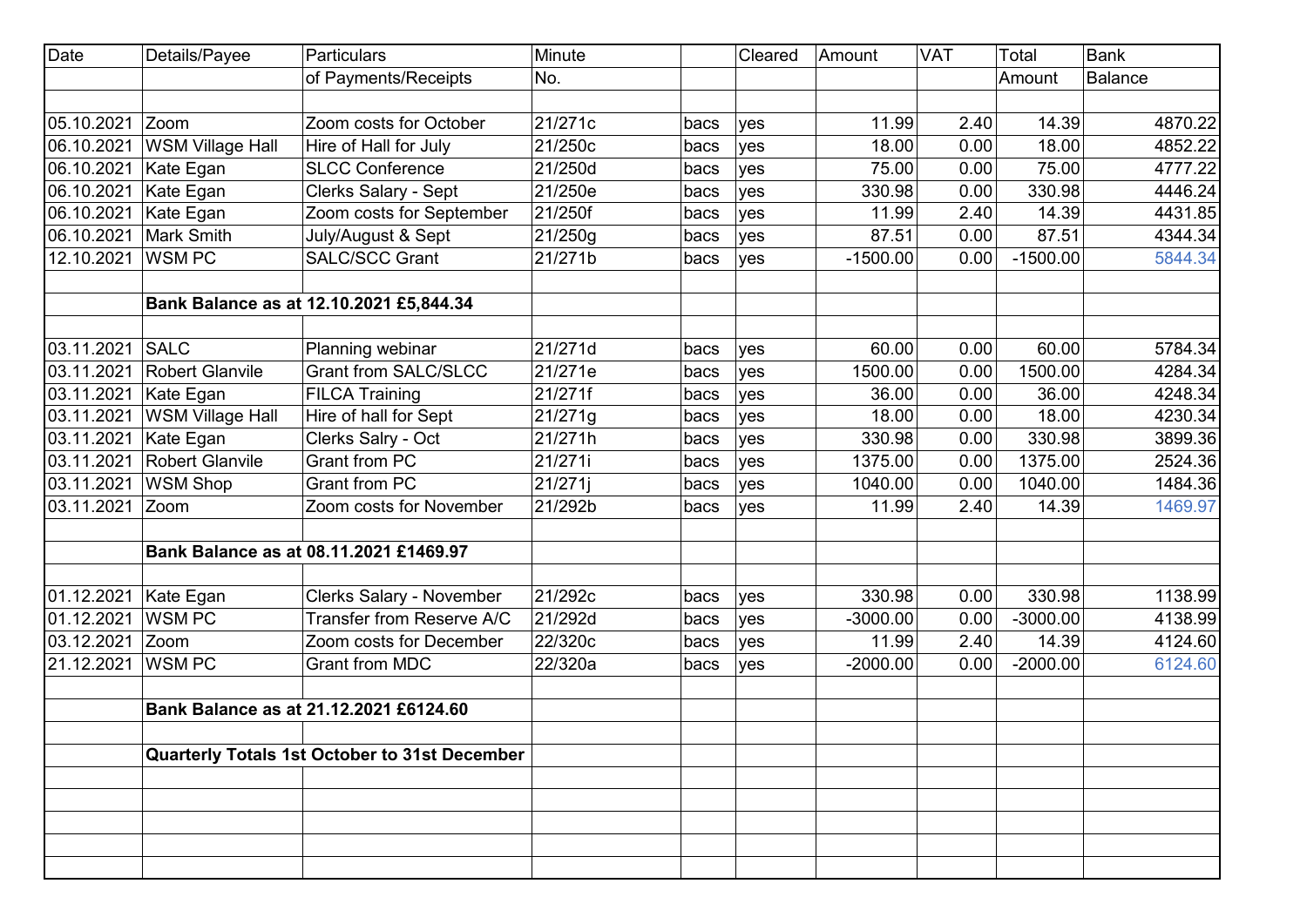| Date            | Details/Payee            | Particulars                                  | Minute  |      | Cleared | Amount     | <b>VAT</b> | Total      | <b>Bank</b>    |
|-----------------|--------------------------|----------------------------------------------|---------|------|---------|------------|------------|------------|----------------|
|                 |                          | of Payments/Receipts                         | No.     |      |         |            |            | Amount     | <b>Balance</b> |
|                 |                          |                                              |         |      |         |            |            |            |                |
| 05.01.2022      | Kate Egan                | Ink Cartridge                                | 22/320d | bacs | yes     | 18.00      | 0.00       | 18.00      | 6106.60        |
| 05.01.2022      | Kate Egan                | <b>SLCC Membership</b>                       | 22/320e | bacs | yes     | 42.75      | 0.00       | 42.75      | 6063.85        |
| 05.01.2022      | SALC                     | Social media training                        | 22/320f | bacs | yes     | 35.00      | 0.00       | 35.00      | 6028.85        |
| 05.01.2022      | <b>WSM Village Hall</b>  | Hire of Hall for Oct & Nov                   | 22/320g | bacs | yes     | 36.00      | 0.00       | 36.00      | 5992.85        |
| 05.01.2022      | Kate Egan                | <b>Clerks Salary - December</b>              | 22/320h | bacs | yes     | 330.98     | 0.00       | 330.98     | 5661.87        |
| 05.01.2022      | Ian Metcalf              | <b>Gardening Services</b>                    | 22/320i | bacs | yes     | 175.00     | 0.00       | 175.00     | 5486.87        |
| 05.01.2022      | <b>WSM Village Hall</b>  | <b>Grant Application</b>                     | 22/320j | bacs | yes     | 100.00     | 0.00       | 100.00     | 5386.87        |
| 05.01.2022      | Zoom                     | Zoom costs for January                       | 22/248g | DD   | yes     | 11.99      | 2.40       | 14.39      | 5372.48        |
| 07.01.2022      | <b>Chew Valley Trees</b> | Purchase of trees                            | 22/248d | bacs | yes     | 3247.25    | 649.45     | 3896.70    | 1475.78        |
| 14.01.2022      | <b>ICO</b>               | <b>Annual Membership</b>                     | 22/248i | DD   | yes     | 35.00      | 0.00       | 35.00      | 1440.78        |
|                 |                          |                                              |         |      |         |            |            |            |                |
|                 |                          | Bank Balance as at 14.01.2022 £1440.78       |         |      |         |            |            |            |                |
|                 |                          |                                              |         |      |         |            |            |            |                |
| 02.02.2022      | Kate Egan                | Clerks Salary - January                      | 22/248b | bacs | yes     | 330.98     | 0.00       | 330.98     | 1109.80        |
| 02.02.2022      | Kate Egan                | Paper and Ink                                | 22/248c | bacs | yes     | 25.16      | 0.00       | 25.16      | 1084.64        |
| 02.02.2022      | <b>WSMPC</b>             | Transfer from Reserve A/C                    | 22/248e | bacs | yes     | $-5000.00$ | 0.00       | $-5000.00$ | 6084.64        |
| 02.02.2022      | <b>WSM Village Hall</b>  | <b>Hall Hire</b>                             | 22/248f | bacs | yes     | 54.00      | 0.00       | 54.00      | 6030.64        |
| 06.02.2022      | Zoom                     | Zoom costs for February                      | 22/248h | bacs | yes     | 11.99      | 2.40       | 14.39      | 6016.25        |
|                 |                          |                                              |         |      |         |            |            |            |                |
|                 |                          | Bank Balance as at 04.02.2022 £6,016.25      |         |      |         |            |            |            |                |
| 02.03.2022      | Kate Egan                | Clerks Salary - February                     | 22/266b | bacs | yes     | 330.98     | 0.00       | 330.98     | 5685.27        |
| 02.03.2022      | <b>WSM Village Hall</b>  | <b>Hall Hire</b>                             | 22/266c | bacs | yes     | 22.50      | 0.00       | 22.50      | 5662.77        |
| 02.03.2022      | <b>Mark Smith</b>        | <b>Website Admin</b>                         | 22/266d | bacs | yes     | 92.86      | 0.00       | 92.86      | 5569.91        |
| 03.03.2022 Zoom |                          | Zoom costs for March                         | 22/266e | bacs | yes     | 11.99      | 2.40       | 14.39      | 5555.52        |
| 02.03.2022      | <b>Tickbox Marketing</b> | <b>Annual Hosting</b>                        | 22/266f | bacs | yes     | 309.95     | 61.99      | 371.94     | 5183.58        |
| 29.03.2022      | <b>WSMPC</b>             | <b>VAT Reclaim</b>                           |         | bacs | yes     | $-904.64$  | 0.00       | $-904.64$  | 6088.22        |
|                 |                          |                                              |         |      |         |            |            |            |                |
|                 |                          | Bank Balance as at 31st March 2022 £6,088.22 |         |      |         |            |            |            |                |
|                 |                          |                                              |         |      |         |            |            |            |                |
|                 |                          |                                              |         |      |         |            |            |            |                |
|                 |                          |                                              |         |      |         |            |            |            |                |
|                 |                          |                                              |         |      |         |            |            |            |                |
|                 |                          |                                              |         |      |         |            |            |            |                |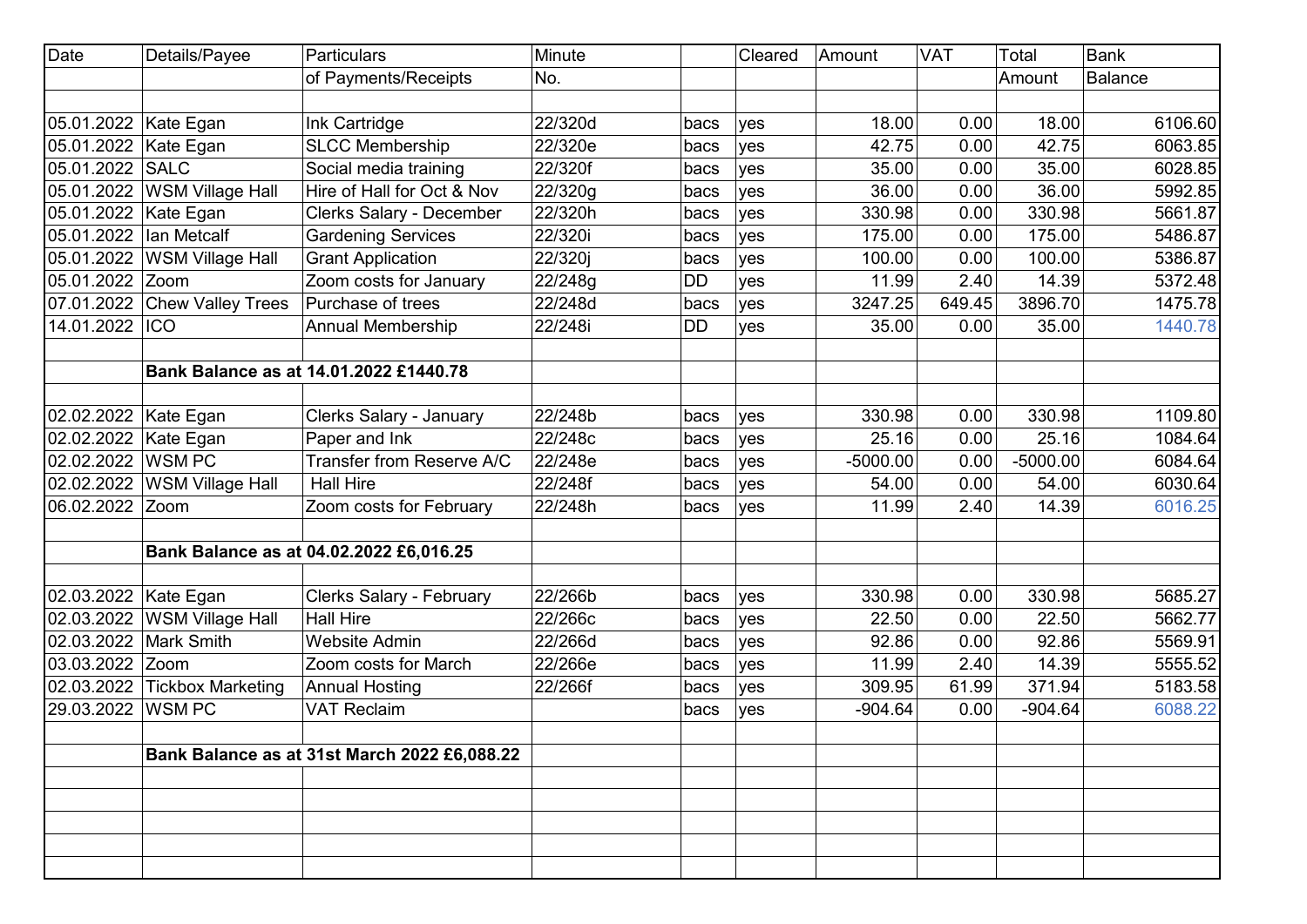| Date | Details/Payee               | Particulars                                           | Minute | Cleared | Amount | <b>VAT</b> | Total  | Bank    |
|------|-----------------------------|-------------------------------------------------------|--------|---------|--------|------------|--------|---------|
|      |                             | of Payments/Receipts                                  | No.    |         |        |            | Amount | Balance |
|      |                             |                                                       |        |         |        |            |        |         |
|      |                             | Quarterly Totals 1st January to 31st March            |        |         |        |            |        |         |
|      |                             |                                                       |        |         |        |            |        |         |
|      |                             |                                                       |        |         |        |            |        |         |
|      |                             |                                                       |        |         |        |            |        |         |
|      |                             | Totals for the Year 1st April 2021 to 31st March 2022 |        |         |        |            |        |         |
|      |                             |                                                       |        |         |        |            |        |         |
|      | VAT Reclaim for 2021 - 2022 |                                                       |        |         |        | 904.64     |        |         |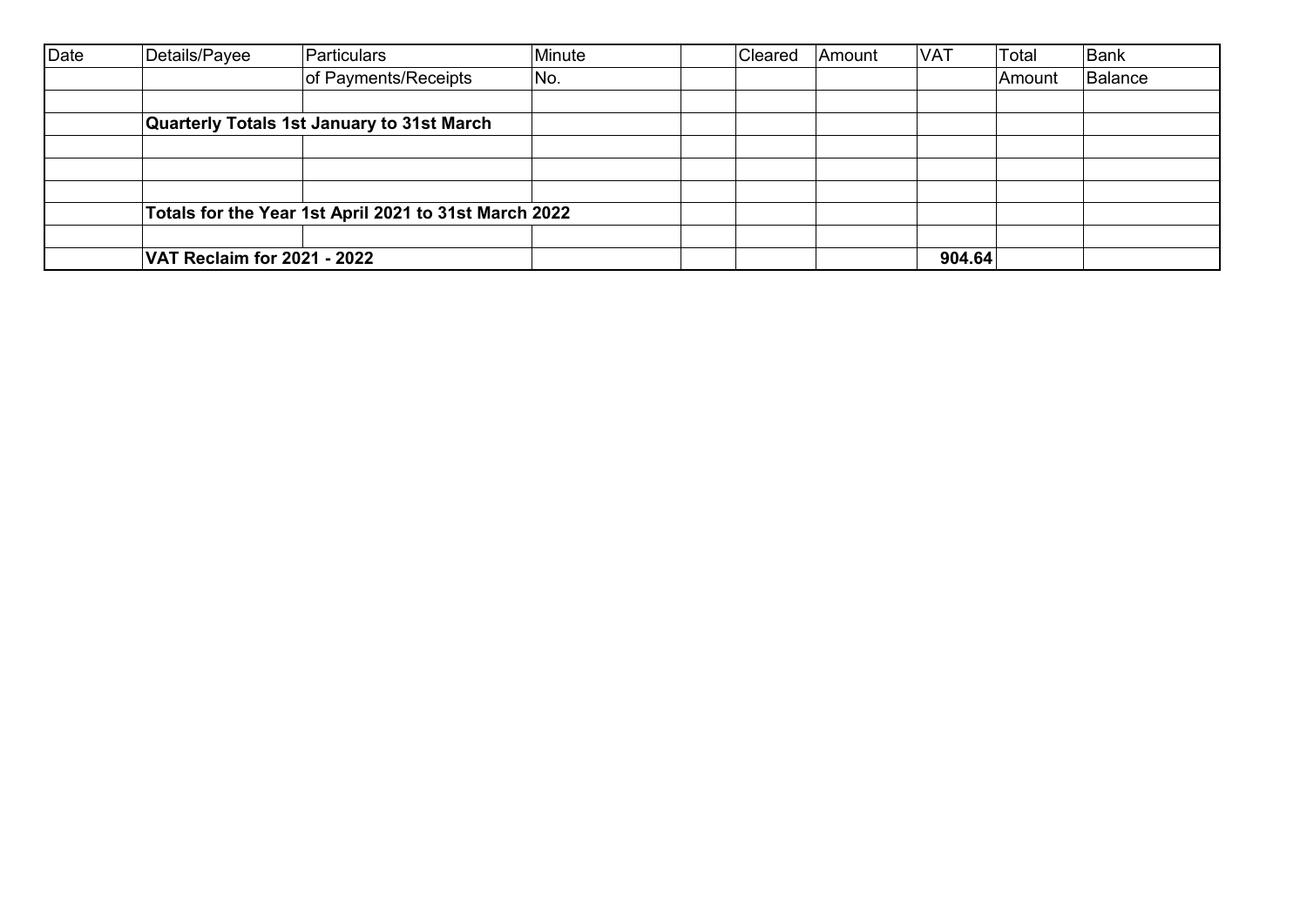| Date          | Amount  | Other    | <b>Transfers</b> | Marquee | <b>VAT</b> | <b>Total Receipts</b> | <b>Clerks</b> | <b>HMRC</b> | Travel   | Clerks   | Councillors |
|---------------|---------|----------|------------------|---------|------------|-----------------------|---------------|-------------|----------|----------|-------------|
|               |         | Receipts |                  | Hire    | Refund     |                       | Salary        |             | Expenses | Training | Training    |
|               |         |          |                  |         |            |                       |               |             |          |          |             |
|               |         |          |                  |         |            |                       |               |             |          |          |             |
|               |         |          |                  |         |            |                       |               |             |          |          |             |
| 07.04.2021    | 277.00  |          |                  |         |            | 0.00                  | 277.00        |             |          |          |             |
| 07.04.2021    | 10.00   |          |                  |         |            | 0.00                  |               |             |          |          |             |
| 07.04.2021    | 14.39   |          |                  |         |            | 0.00                  |               |             |          |          |             |
| 07.04.2021    | 14.39   |          |                  |         |            | 0.00                  |               |             |          |          |             |
| 07.04.2021    | 671.94  |          |                  |         |            | 0.00                  |               |             |          |          |             |
| 07.04.2021    | 262.50  |          |                  |         |            | 0.00                  |               |             |          |          |             |
| 07.04.2021    | 1000.00 |          | 1000.00          |         |            | 1000.00               |               |             |          |          |             |
|               |         |          |                  |         |            |                       |               |             |          |          |             |
|               |         |          |                  |         |            |                       |               |             |          |          |             |
|               |         |          |                  |         |            |                       |               |             |          |          |             |
| 12.05.2021    | 2000.00 |          | 2000.00          |         |            | 2000.00               |               |             |          |          |             |
| 27.05.2021    | 234.00  |          |                  |         |            | 0.00                  |               |             |          |          |             |
| 27.05.2021    | 397.38  |          |                  |         |            | 0.00                  |               |             |          |          |             |
|               |         |          |                  |         |            |                       |               |             |          |          |             |
|               |         |          |                  |         |            |                       |               |             |          |          |             |
|               |         |          |                  |         |            |                       |               |             |          |          |             |
| <b>Totals</b> |         | 0.00     | 3000.00          | 0.00    | 0.00       | 3000.00               | 277.00        | 0.00        | 0.00     | 0.00     | 0.00        |
|               |         |          |                  |         |            |                       |               |             |          |          |             |
|               |         |          |                  |         |            | 3000.00               |               |             |          |          |             |
|               |         |          |                  |         |            |                       |               |             |          |          |             |
|               |         |          |                  |         |            |                       |               |             |          |          |             |
|               |         |          |                  |         |            |                       |               |             |          |          |             |
|               |         |          |                  |         |            |                       |               |             |          |          |             |
|               |         |          |                  |         |            |                       |               |             |          |          |             |
|               |         |          |                  |         |            |                       |               |             |          |          |             |
|               |         |          |                  |         |            |                       |               |             |          |          |             |
|               |         |          |                  |         |            |                       |               |             |          |          |             |
|               |         |          |                  |         |            |                       |               |             |          |          |             |
|               |         |          |                  |         |            |                       |               |             |          |          |             |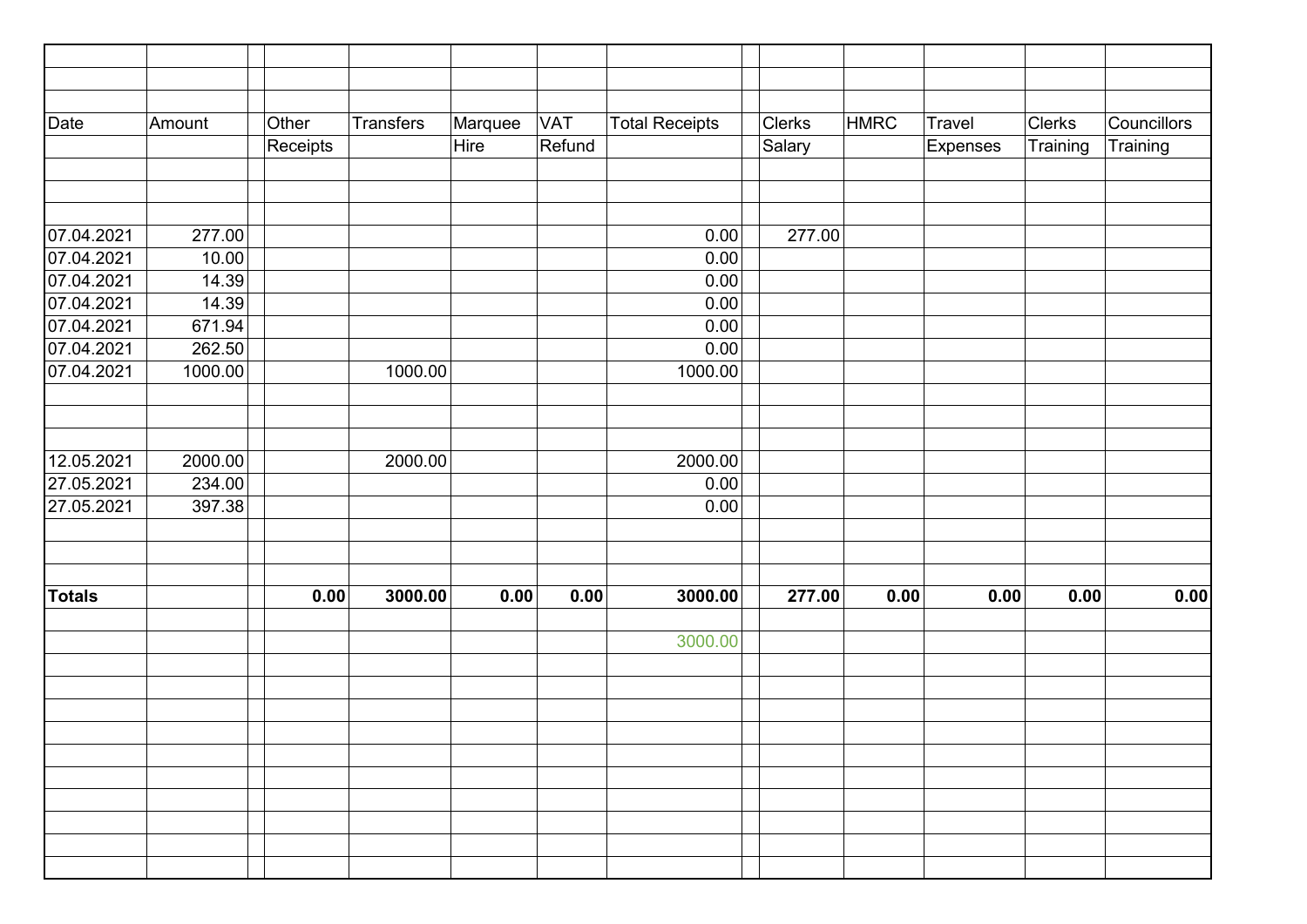| Date                 | Amount           | Other    | <b>Transfers</b> | Marquee | <b>VAT</b> | <b>Total Receipts</b> | <b>Clerks</b> | <b>HMRC</b> | Travel   | Clerks   | Councillors |
|----------------------|------------------|----------|------------------|---------|------------|-----------------------|---------------|-------------|----------|----------|-------------|
|                      |                  | Receipts |                  | Hire    | Refund     |                       | Salary        |             | Expenses | Training | Training    |
|                      |                  |          |                  |         |            |                       |               |             |          |          |             |
| 07.07.2021           | 72.00            |          |                  |         |            |                       |               |             |          |          |             |
| 07.07.2021           | 9.00             |          |                  |         |            |                       |               |             |          | 9.00     |             |
| 07.07.2021           | 330.98           |          |                  |         |            |                       | 330.98        |             |          |          |             |
| 07.07.2021           | 330.98           |          |                  |         |            |                       | 330.98        |             |          |          |             |
| 07.07.2021           | 14.39            |          |                  |         |            |                       |               |             |          |          |             |
| 07.07.2021           | 14.39            |          |                  |         |            |                       |               |             |          |          |             |
| 07.07.2021           | 30.00            |          |                  |         |            |                       |               |             |          |          |             |
| 07.07.2021           | 330.98           |          |                  |         |            |                       | 330.98        |             |          |          |             |
| 07.07.2021           | 157.50           |          |                  |         |            |                       |               |             |          |          |             |
| 19.08.21             | 25.00            |          |                  | 25.00   |            | 25.00                 |               |             |          |          |             |
|                      |                  |          |                  |         |            |                       |               |             |          |          |             |
|                      |                  |          |                  |         |            |                       |               |             |          |          |             |
| 02.09.21             | 28.78            |          |                  |         |            |                       |               |             |          |          |             |
| 02.09.21             | 5000.00          |          | 5000.00          |         |            | 5000.00               |               |             |          |          |             |
| 02.09.21<br>02.09.21 | 220.98<br>330.98 |          |                  |         |            |                       | 330.98        |             |          |          |             |
| 02.09.21             | 330.98           |          |                  |         |            |                       | 330.98        |             |          |          |             |
| 03.09.21             | 0.01             | 0.01     |                  |         |            | 0.01                  |               |             |          |          |             |
| 14.09.21             | 25.00            |          |                  | 25.00   |            | 25.00                 |               |             |          |          |             |
| 15.09.21             | 50.00            |          |                  | 50.00   |            | 50.00                 |               |             |          |          |             |
|                      |                  |          |                  |         |            |                       |               |             |          |          |             |
| <b>Totals</b>        |                  | 0.01     | 5000.00          | 100.00  | 0.00       | 5100.01               | 1654.90       | 0.00        | 0.00     | 9.00     | 0.00        |
|                      |                  |          |                  |         |            | 5100.01               |               |             |          |          |             |
|                      |                  |          |                  |         |            |                       |               |             |          |          |             |
|                      |                  |          |                  |         |            |                       |               |             |          |          |             |
|                      |                  |          |                  |         |            |                       |               |             |          |          |             |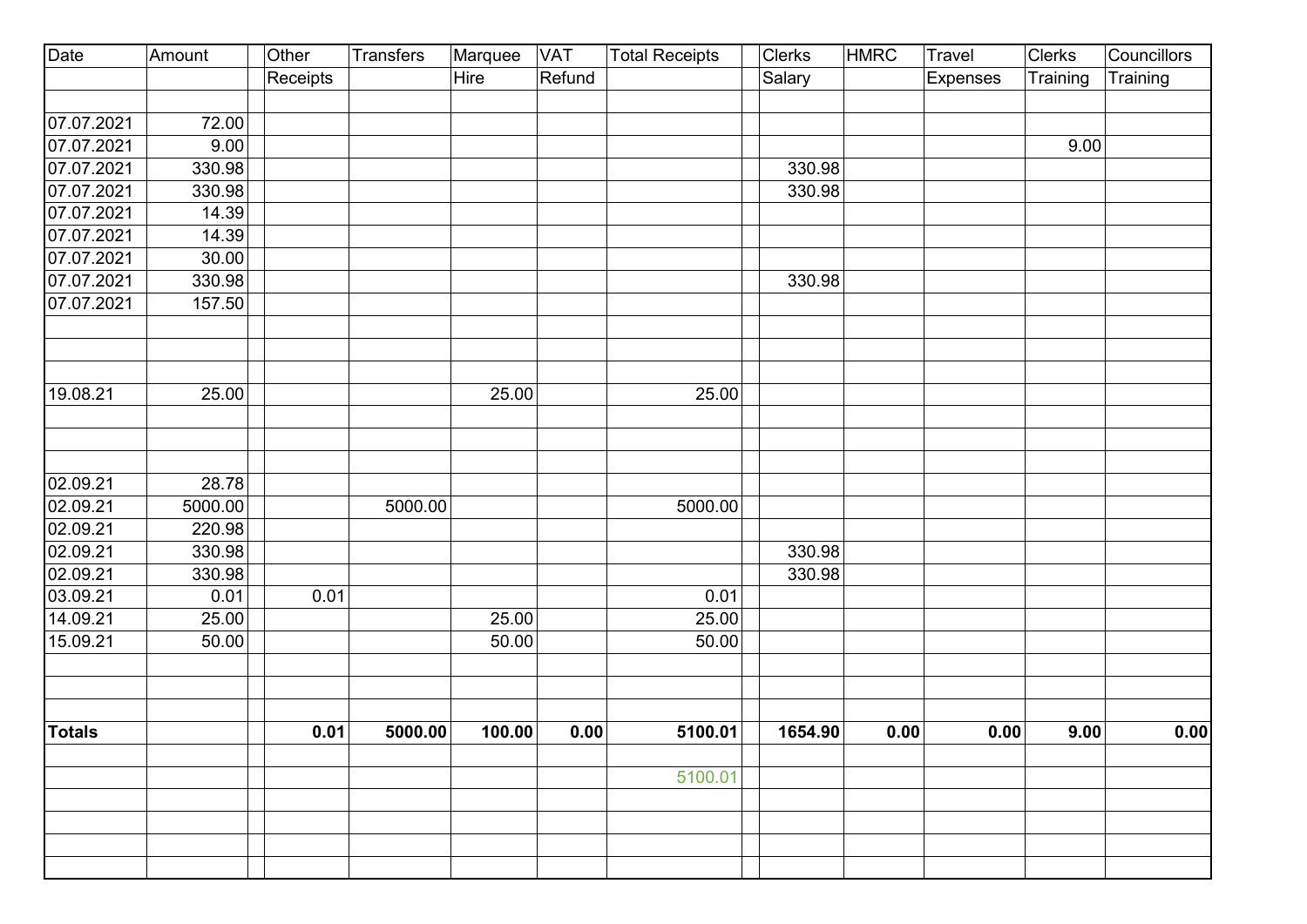| Date     | Amount  | Other    | Transfers | Marquee | <b>VAT</b> | <b>Total Receipts</b> | <b>Clerks</b> | <b>HMRC</b> | Travel   | Clerks   | <b>Councillors</b> |
|----------|---------|----------|-----------|---------|------------|-----------------------|---------------|-------------|----------|----------|--------------------|
|          |         | Receipts |           | Hire    | Refund     |                       | Salary        |             | Expenses | Training | Training           |
|          |         |          |           |         |            |                       |               |             |          |          |                    |
| 05.10.21 | 14.39   |          |           |         |            |                       |               |             |          |          |                    |
| 06.10.21 | 18.00   |          |           |         |            |                       |               |             |          |          |                    |
| 06.10.21 | 75.00   |          |           |         |            |                       |               |             |          | 75.00    |                    |
| 06.10.21 | 330.98  |          |           |         |            |                       | 330.98        |             |          |          |                    |
| 06.10.21 | 14.39   |          |           |         |            |                       |               |             |          |          |                    |
| 06.10.21 | 87.51   |          |           |         |            |                       |               |             |          |          |                    |
| 12.10.21 | 1500.00 |          | 1500.00   |         |            | 1500.00               |               |             |          |          |                    |
|          |         |          |           |         |            |                       |               |             |          |          |                    |
| 03.11.21 | 60.00   |          |           |         |            |                       |               |             |          |          | 60.00              |
| 03.11.21 | 1500.00 |          |           |         |            |                       |               |             |          |          |                    |
| 03.11.21 | 36.00   |          |           |         |            |                       |               |             |          | 36.00    |                    |
| 03.11.21 | 18.00   |          |           |         |            |                       |               |             |          |          |                    |
| 03.11.21 | 330.98  |          |           |         |            |                       | 330.98        |             |          |          |                    |
| 03.11.21 | 1375.00 |          |           |         |            |                       |               |             |          |          |                    |
| 03.11.21 | 1040.00 |          |           |         |            |                       |               |             |          |          |                    |
| 03.11.21 | 14.39   |          |           |         |            |                       |               |             |          |          |                    |
|          |         |          |           |         |            |                       |               |             |          |          |                    |
|          |         |          |           |         |            |                       |               |             |          |          |                    |
| 01.12.21 | 330.98  |          |           |         |            |                       | 330.98        |             |          |          |                    |
| 01.12.21 | 3000.00 |          | 3000.00   |         |            | 3000.00               |               |             |          |          |                    |
| 03.12.21 | 14.39   |          |           |         |            |                       |               |             |          |          |                    |
| 21.12.21 | 2000.00 | 2000.00  |           |         |            | 2000.00               |               |             |          |          |                    |
|          |         |          |           |         |            |                       |               |             |          |          |                    |
|          |         |          |           |         |            |                       |               |             |          |          |                    |
|          |         | 2000.00  | 4500.00   | 0.00    | 0.00       | 6500.00               | 992.94        | 0.00        | 0.00     | 111.00   | 60.00              |
|          |         |          |           |         |            | 6500.00               |               |             |          |          |                    |
|          |         |          |           |         |            |                       |               |             |          |          |                    |
|          |         |          |           |         |            |                       |               |             |          |          |                    |
|          |         |          |           |         |            |                       |               |             |          |          |                    |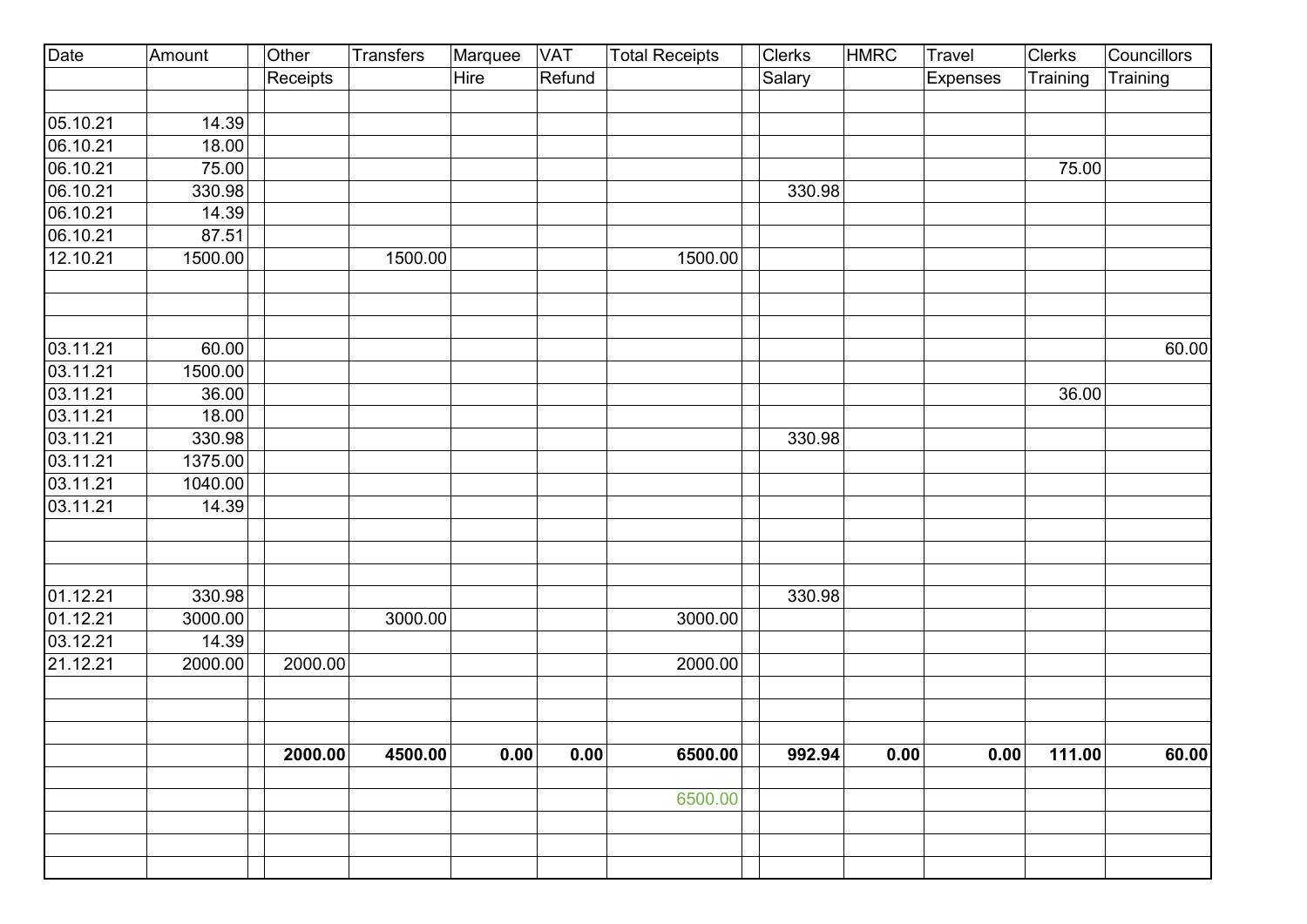| Date       | Amount  | Other    | <b>Transfers</b> | Marquee | <b>VAT</b> | <b>Total Receipts</b> | Clerks | <b>HMRC</b> | <b>Travel</b> | Clerks   | <b>Councillors</b> |
|------------|---------|----------|------------------|---------|------------|-----------------------|--------|-------------|---------------|----------|--------------------|
|            |         | Receipts |                  | Hire    | Refund     |                       | Salary |             | Expenses      | Training | Training           |
|            |         |          |                  |         |            |                       |        |             |               |          |                    |
| 05.01.2022 | 18.00   |          |                  |         |            |                       |        |             |               |          |                    |
| 05.01.2022 | 42.75   |          |                  |         |            |                       |        |             |               |          |                    |
| 05.01.2022 | 35.00   |          |                  |         |            |                       |        |             |               |          | 35.00              |
| 05.01.2022 | 36.00   |          |                  |         |            |                       |        |             |               |          |                    |
| 05.01.2022 | 330.98  |          |                  |         |            |                       | 330.98 |             |               |          |                    |
| 05.01.2022 | 175.00  |          |                  |         |            |                       |        |             |               |          |                    |
| 05.01.2022 | 100.00  |          |                  |         |            |                       |        |             |               |          |                    |
| 05.01.2022 | 14.39   |          |                  |         |            |                       |        |             |               |          |                    |
| 07.01.2022 | 3896.70 |          |                  |         |            |                       |        |             |               |          |                    |
| 14.01.2022 | 35.00   |          |                  |         |            |                       |        |             |               |          |                    |
|            |         |          |                  |         |            |                       |        |             |               |          |                    |
|            |         |          |                  |         |            |                       |        |             |               |          |                    |
|            |         |          |                  |         |            |                       |        |             |               |          |                    |
| 02.02.2022 | 330.98  |          |                  |         |            |                       | 330.98 |             |               |          |                    |
| 02.02.2022 | 25.16   |          |                  |         |            |                       |        |             |               |          |                    |
| 02.02.2022 | 5000.00 |          | 5000.00          |         |            | 5000.00               |        |             |               |          |                    |
| 02.02.2022 | 54.00   |          |                  |         |            |                       |        |             |               |          |                    |
| 06.02.2022 | 14.39   |          |                  |         |            |                       |        |             |               |          |                    |
|            |         |          |                  |         |            |                       |        |             |               |          |                    |
|            |         |          |                  |         |            |                       |        |             |               |          |                    |
|            |         |          |                  |         |            |                       |        |             |               |          |                    |
| 02.03.2022 | 330.98  |          |                  |         |            |                       | 330.98 |             |               |          |                    |
| 02.03.2022 | 22.50   |          |                  |         |            |                       |        |             |               |          |                    |
| 02.03.2022 | 92.86   |          |                  |         |            |                       |        |             |               |          |                    |
| 03.03.2022 | 14.39   |          |                  |         |            |                       |        |             |               |          |                    |
| 02.03.2022 | 371.94  |          |                  |         |            |                       |        |             |               |          |                    |
| 29.03.2022 | 904.64  |          |                  |         | 904.64     | 904.64                |        |             |               |          |                    |
|            |         |          |                  |         |            |                       |        |             |               |          |                    |
|            |         |          |                  |         |            |                       |        |             |               |          |                    |
|            |         |          |                  |         |            |                       |        |             |               |          |                    |
|            |         |          |                  |         |            |                       |        |             |               |          |                    |
|            |         |          |                  |         |            |                       |        |             |               |          |                    |
|            |         |          |                  |         |            |                       |        |             |               |          |                    |
|            |         |          |                  |         |            |                       |        |             |               |          |                    |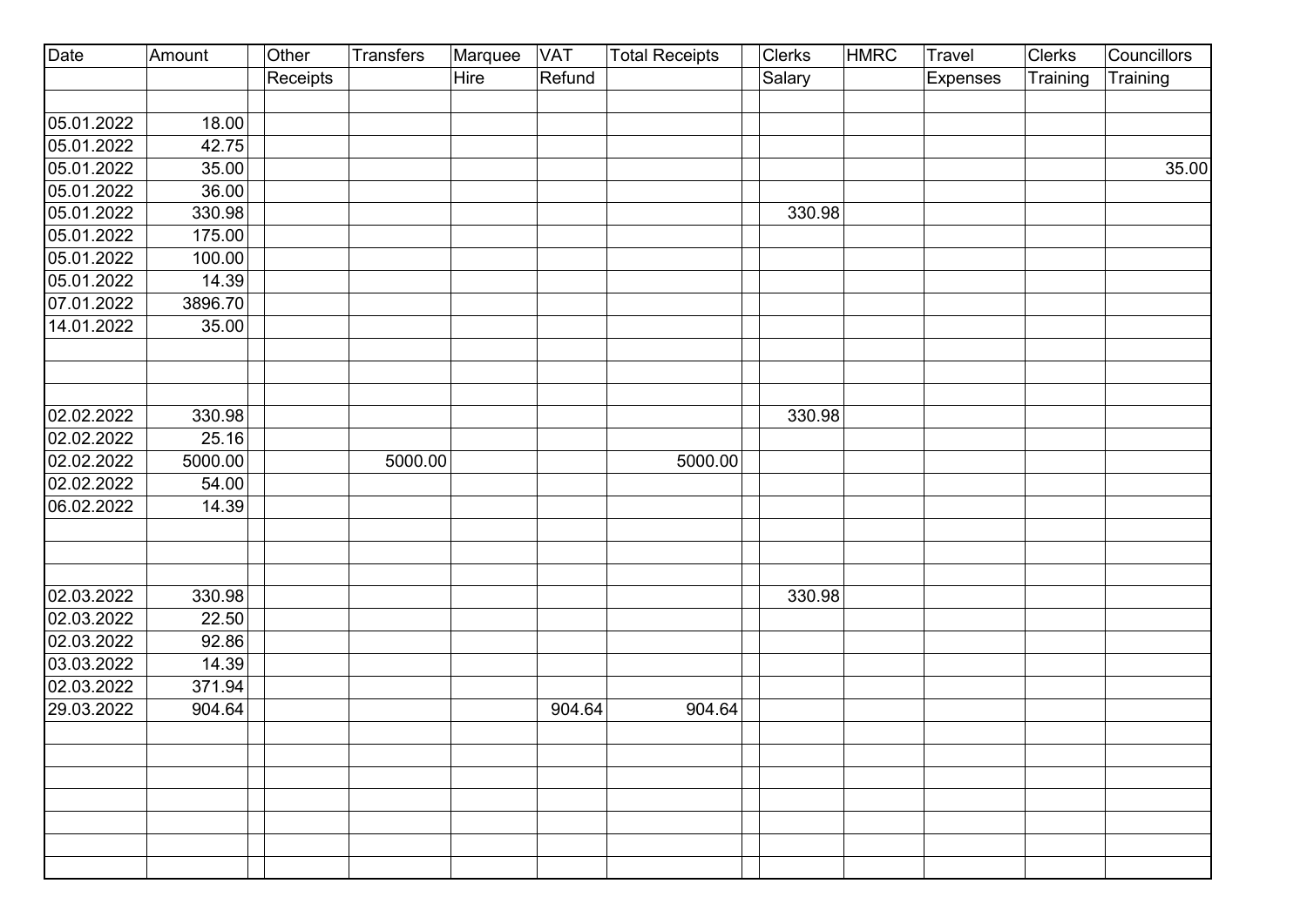| Date | Amount | Other    | <b>Transfers</b> | Marquee | <b>VAT</b> | Total Receipts | <b>Clerks</b> | <b>HMRC</b> | Travel   | <b>Clerks</b> | <b>Councillors</b> |
|------|--------|----------|------------------|---------|------------|----------------|---------------|-------------|----------|---------------|--------------------|
|      |        | Receipts |                  | Hire    | Refund     |                | Salary        |             | Expenses | Training      | Training           |
|      |        |          |                  |         |            |                |               |             |          |               |                    |
|      |        | 0.00     | 5000.00          | 0.00    | 904.64     | 5904.64        | 992.94        | 0.00        | 0.00     | 0.00          | 35.00              |
|      |        |          |                  |         |            |                |               |             |          |               |                    |
|      |        |          |                  |         |            | 5904.64        |               |             |          |               |                    |
|      |        |          |                  |         |            |                |               |             |          |               |                    |
|      |        | 2000.01  | 17500.00         | 100.00  | 904.64     | 20504.65       | 3917.78       | 0.00        | 0.00     | 120.00        | 95.00              |
|      |        |          |                  |         |            |                |               |             |          |               |                    |
|      |        |          |                  |         |            |                |               |             |          |               |                    |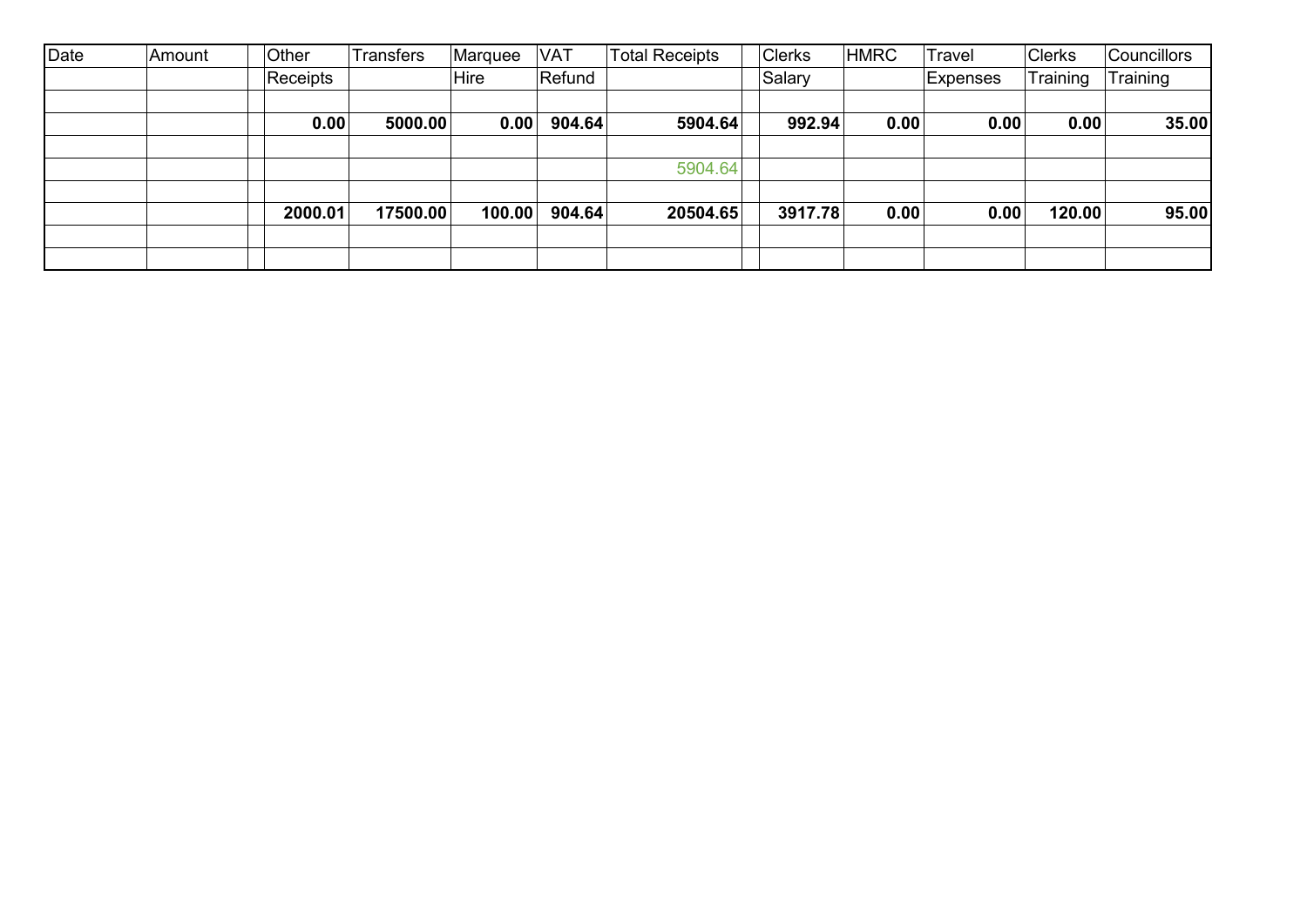| Election<br>Advertising<br><b>Clerks</b><br>Grants<br>Annual<br>Audit<br><b>Hall Hire</b><br>Zoom<br>Asset<br>Insurance<br>Subscriptions<br>Fee<br>$\overline{\text{Costs}}$<br>Fees<br>Costs<br>Maintenance<br>Management<br>Expenses<br>10.00<br>14.39<br>14.39<br>671.94<br>262.50<br>234.00<br>397.38<br>934.44<br>10.00<br>234.00<br>28.78<br>397.38<br>0.00<br>0.00<br>0.00<br>0.00<br>0.00 |         |  |  |  |  |  |
|---------------------------------------------------------------------------------------------------------------------------------------------------------------------------------------------------------------------------------------------------------------------------------------------------------------------------------------------------------------------------------------------------|---------|--|--|--|--|--|
| 0.00                                                                                                                                                                                                                                                                                                                                                                                              |         |  |  |  |  |  |
|                                                                                                                                                                                                                                                                                                                                                                                                   |         |  |  |  |  |  |
|                                                                                                                                                                                                                                                                                                                                                                                                   | Website |  |  |  |  |  |
|                                                                                                                                                                                                                                                                                                                                                                                                   |         |  |  |  |  |  |
|                                                                                                                                                                                                                                                                                                                                                                                                   |         |  |  |  |  |  |
|                                                                                                                                                                                                                                                                                                                                                                                                   |         |  |  |  |  |  |
|                                                                                                                                                                                                                                                                                                                                                                                                   |         |  |  |  |  |  |
|                                                                                                                                                                                                                                                                                                                                                                                                   |         |  |  |  |  |  |
|                                                                                                                                                                                                                                                                                                                                                                                                   |         |  |  |  |  |  |
|                                                                                                                                                                                                                                                                                                                                                                                                   |         |  |  |  |  |  |
|                                                                                                                                                                                                                                                                                                                                                                                                   |         |  |  |  |  |  |
|                                                                                                                                                                                                                                                                                                                                                                                                   |         |  |  |  |  |  |
|                                                                                                                                                                                                                                                                                                                                                                                                   |         |  |  |  |  |  |
|                                                                                                                                                                                                                                                                                                                                                                                                   |         |  |  |  |  |  |
|                                                                                                                                                                                                                                                                                                                                                                                                   |         |  |  |  |  |  |
|                                                                                                                                                                                                                                                                                                                                                                                                   |         |  |  |  |  |  |
|                                                                                                                                                                                                                                                                                                                                                                                                   |         |  |  |  |  |  |
|                                                                                                                                                                                                                                                                                                                                                                                                   |         |  |  |  |  |  |
|                                                                                                                                                                                                                                                                                                                                                                                                   |         |  |  |  |  |  |
|                                                                                                                                                                                                                                                                                                                                                                                                   |         |  |  |  |  |  |
|                                                                                                                                                                                                                                                                                                                                                                                                   |         |  |  |  |  |  |
|                                                                                                                                                                                                                                                                                                                                                                                                   |         |  |  |  |  |  |
|                                                                                                                                                                                                                                                                                                                                                                                                   |         |  |  |  |  |  |
|                                                                                                                                                                                                                                                                                                                                                                                                   |         |  |  |  |  |  |
|                                                                                                                                                                                                                                                                                                                                                                                                   |         |  |  |  |  |  |
|                                                                                                                                                                                                                                                                                                                                                                                                   |         |  |  |  |  |  |
|                                                                                                                                                                                                                                                                                                                                                                                                   |         |  |  |  |  |  |
|                                                                                                                                                                                                                                                                                                                                                                                                   |         |  |  |  |  |  |
|                                                                                                                                                                                                                                                                                                                                                                                                   |         |  |  |  |  |  |
|                                                                                                                                                                                                                                                                                                                                                                                                   |         |  |  |  |  |  |
|                                                                                                                                                                                                                                                                                                                                                                                                   |         |  |  |  |  |  |
|                                                                                                                                                                                                                                                                                                                                                                                                   |         |  |  |  |  |  |
|                                                                                                                                                                                                                                                                                                                                                                                                   |         |  |  |  |  |  |
|                                                                                                                                                                                                                                                                                                                                                                                                   |         |  |  |  |  |  |
|                                                                                                                                                                                                                                                                                                                                                                                                   |         |  |  |  |  |  |
|                                                                                                                                                                                                                                                                                                                                                                                                   |         |  |  |  |  |  |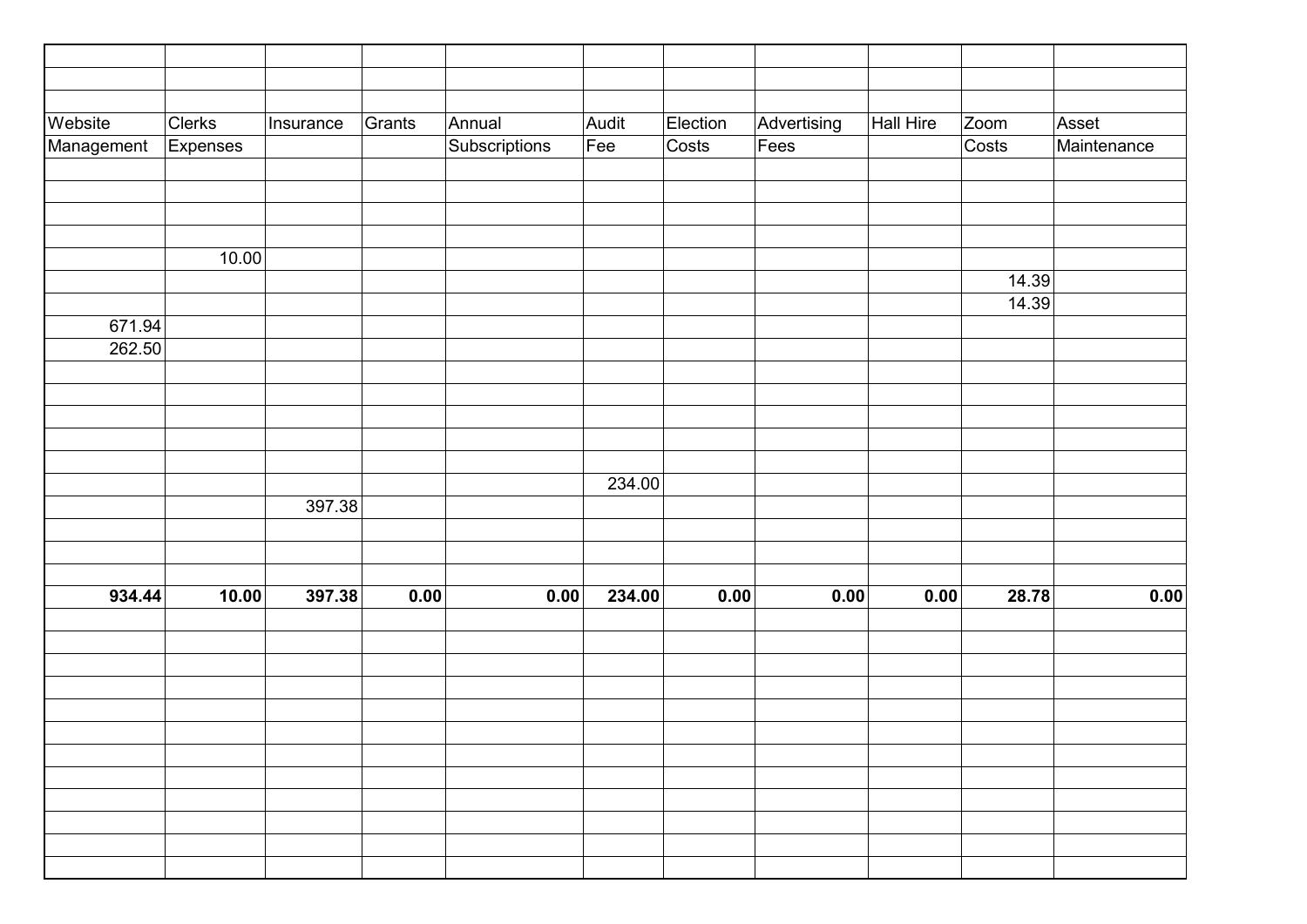| Website    | Clerks   | Insurance | Grants            | Annual        | Audit | Election | Advertising | Hall Hire | Zoom  | Asset       |
|------------|----------|-----------|-------------------|---------------|-------|----------|-------------|-----------|-------|-------------|
| Management | Expenses |           |                   | Subscriptions | Fee   | Costs    | $F$ ees     |           | Costs | Maintenance |
|            |          |           |                   |               |       |          |             |           |       |             |
| 72.00      |          |           |                   |               |       |          |             |           |       |             |
|            |          |           |                   |               |       |          |             |           |       |             |
|            |          |           |                   |               |       |          |             |           |       |             |
|            |          |           |                   |               |       |          |             |           |       |             |
|            |          |           |                   |               |       |          |             |           | 14.39 |             |
|            |          |           |                   |               |       |          |             |           | 14.39 |             |
|            | 30.00    |           |                   |               |       |          |             |           |       |             |
|            |          |           |                   |               |       |          |             |           |       |             |
| 157.50     |          |           |                   |               |       |          |             |           |       |             |
|            |          |           |                   |               |       |          |             |           |       |             |
|            |          |           |                   |               |       |          |             |           |       |             |
|            |          |           |                   |               |       |          |             |           |       |             |
|            |          |           |                   |               |       |          |             |           |       |             |
|            |          |           |                   |               |       |          |             |           |       |             |
|            |          |           |                   |               |       |          |             |           |       |             |
|            |          |           |                   |               |       |          |             |           |       |             |
|            |          |           |                   |               |       |          |             |           | 28.78 |             |
|            |          |           |                   |               |       |          |             |           |       |             |
|            |          |           |                   | 220.98        |       |          |             |           |       |             |
|            |          |           |                   |               |       |          |             |           |       |             |
|            |          |           |                   |               |       |          |             |           |       |             |
|            |          |           |                   |               |       |          |             |           |       |             |
|            |          |           |                   |               |       |          |             |           |       |             |
|            |          |           |                   |               |       |          |             |           |       |             |
|            |          |           |                   |               |       |          |             |           |       |             |
|            |          |           |                   |               |       |          |             |           |       |             |
|            |          |           |                   |               |       |          |             |           |       |             |
| 229.50     | 30.00    | 0.00      | $\overline{0.00}$ | 220.98        | 0.00  | 0.00     | 0.00        | 0.00      | 57.56 | 0.00        |
|            |          |           |                   |               |       |          |             |           |       |             |
|            |          |           |                   |               |       |          |             |           |       |             |
|            |          |           |                   |               |       |          |             |           |       |             |
|            |          |           |                   |               |       |          |             |           |       |             |
|            |          |           |                   |               |       |          |             |           |       |             |
|            |          |           |                   |               |       |          |             |           |       |             |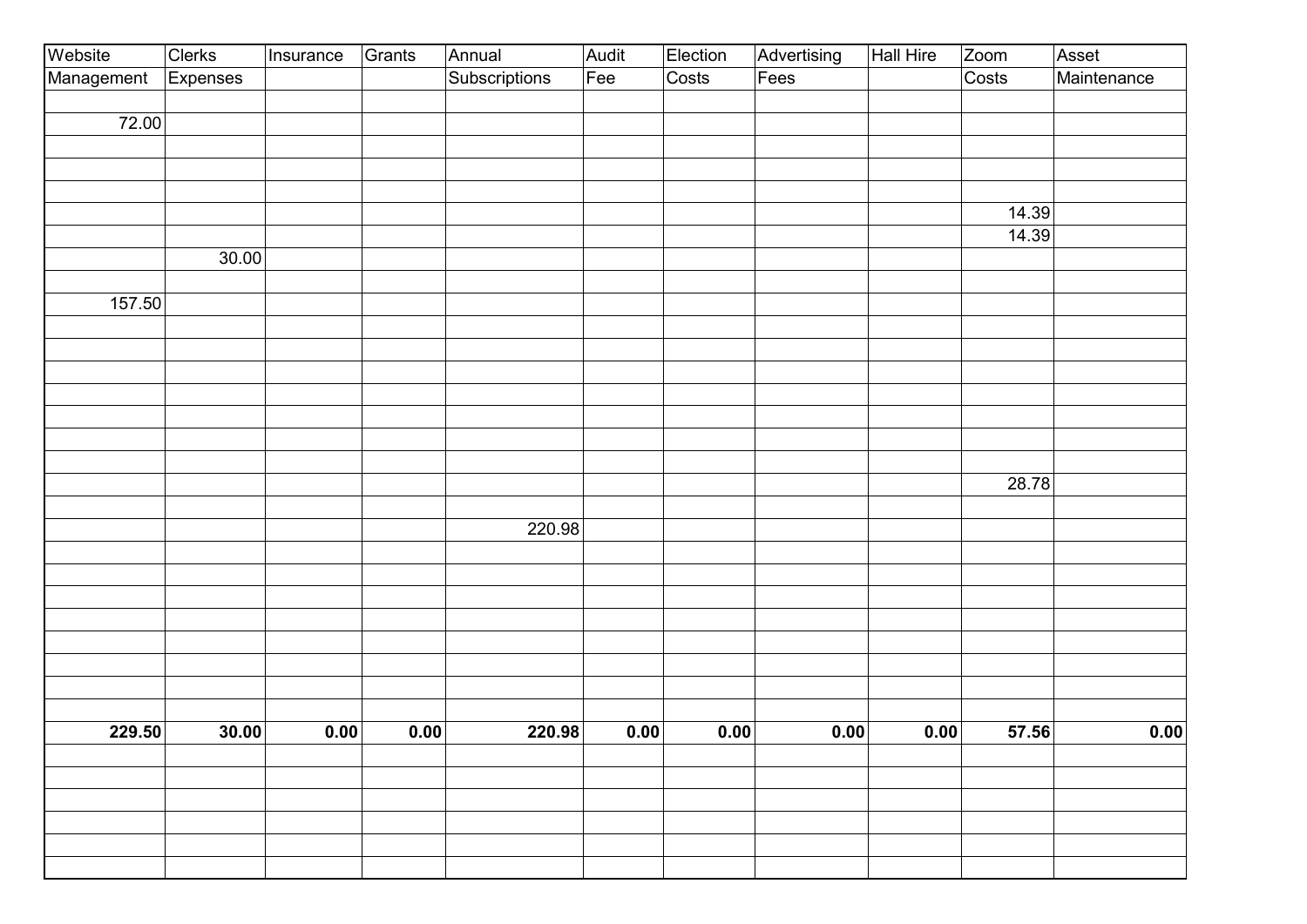| Fees<br>18.00 | Costs<br>14.39<br>14.39 | Maintenance             |
|---------------|-------------------------|-------------------------|
|               |                         |                         |
|               |                         |                         |
|               |                         |                         |
|               |                         |                         |
|               |                         |                         |
|               |                         |                         |
|               |                         |                         |
|               |                         |                         |
|               |                         |                         |
|               |                         |                         |
|               |                         |                         |
|               |                         |                         |
|               |                         |                         |
|               |                         |                         |
|               |                         |                         |
|               |                         |                         |
| 18.00         |                         |                         |
|               |                         |                         |
|               |                         |                         |
|               |                         |                         |
|               | 14.39                   |                         |
|               |                         |                         |
|               |                         |                         |
|               |                         |                         |
|               |                         |                         |
|               |                         |                         |
|               |                         |                         |
|               |                         |                         |
|               |                         |                         |
|               |                         |                         |
|               |                         |                         |
|               |                         | 0.00                    |
|               |                         |                         |
|               |                         |                         |
|               |                         |                         |
|               |                         |                         |
|               |                         |                         |
|               | 0.00                    | 14.39<br>57.56<br>36.00 |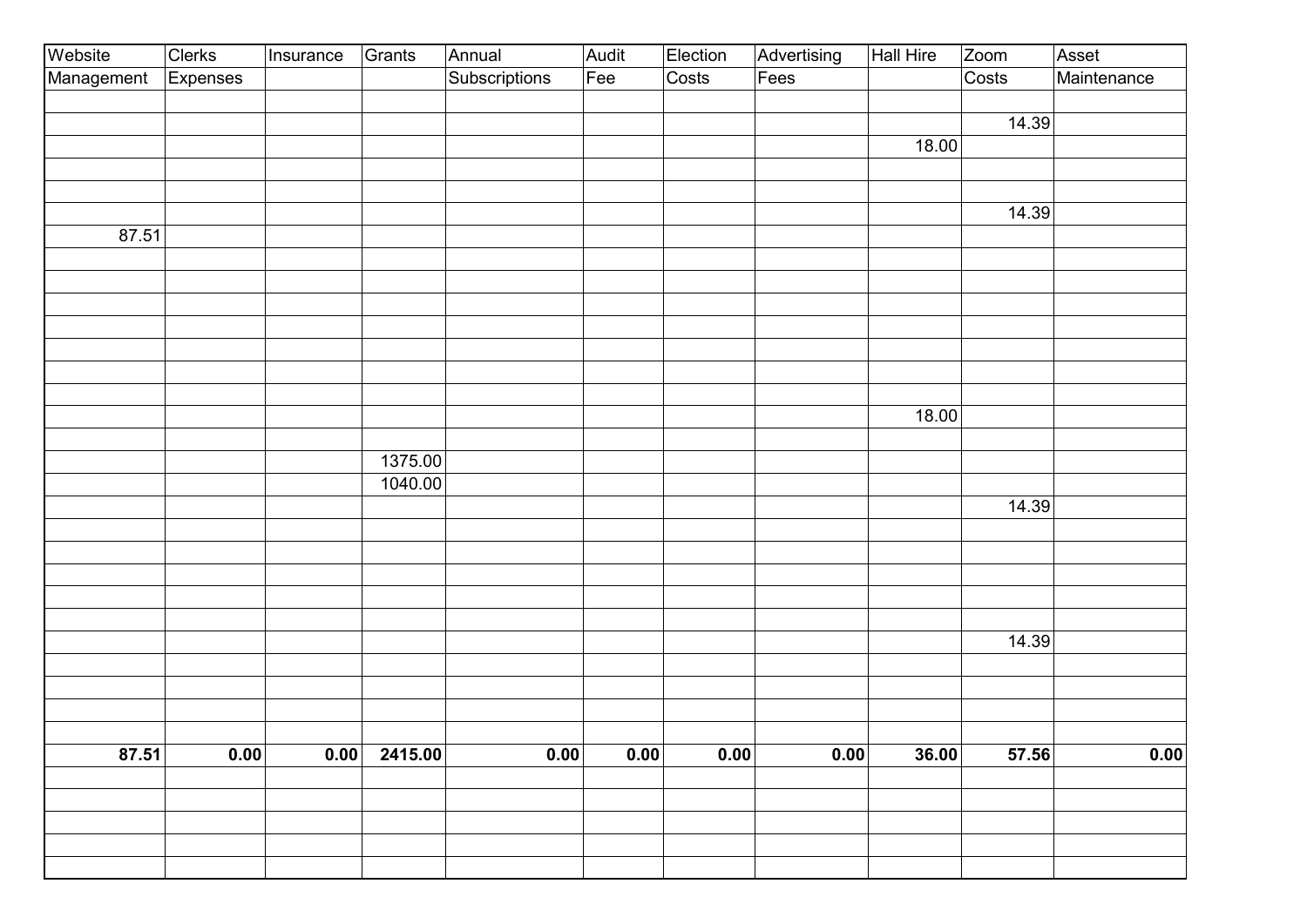| Website    | <b>Clerks</b> | Insurance | Grants  | Annual        | Audit | Election | Advertising | Hall Hire | Zoom  | Asset       |
|------------|---------------|-----------|---------|---------------|-------|----------|-------------|-----------|-------|-------------|
| Management | Expenses      |           |         | Subscriptions | Fee   | Costs    | Fees        |           | Costs | Maintenance |
|            |               |           |         |               |       |          |             |           |       |             |
|            | 18.00         |           |         |               |       |          |             |           |       |             |
|            |               |           |         | 42.75         |       |          |             |           |       |             |
|            |               |           |         |               |       |          |             |           |       |             |
|            |               |           |         |               |       |          |             | 36.00     |       |             |
|            |               |           |         |               |       |          |             |           |       |             |
|            |               |           |         |               |       |          |             |           |       |             |
|            |               |           | 100.00  |               |       |          |             |           |       |             |
|            |               |           |         |               |       |          |             |           | 14.39 |             |
|            |               |           | 3896.70 |               |       |          |             |           |       |             |
|            |               |           |         | 35.00         |       |          |             |           |       |             |
|            |               |           |         |               |       |          |             |           |       |             |
|            |               |           |         |               |       |          |             |           |       |             |
|            |               |           |         |               |       |          |             |           |       |             |
|            |               |           |         |               |       |          |             |           |       |             |
|            | 25.16         |           |         |               |       |          |             |           |       |             |
|            |               |           |         |               |       |          |             |           |       |             |
|            |               |           |         |               |       |          |             | 54.00     |       |             |
|            |               |           |         |               |       |          |             |           | 14.39 |             |
|            |               |           |         |               |       |          |             |           |       |             |
|            |               |           |         |               |       |          |             |           |       |             |
|            |               |           |         |               |       |          |             |           |       |             |
|            |               |           |         |               |       |          |             |           |       |             |
|            |               |           |         |               |       |          |             | 22.50     |       |             |
| 92.86      |               |           |         |               |       |          |             |           |       |             |
|            |               |           |         |               |       |          |             |           | 14.39 |             |
| 371.94     |               |           |         |               |       |          |             |           |       |             |
|            |               |           |         |               |       |          |             |           |       |             |
|            |               |           |         |               |       |          |             |           |       |             |
|            |               |           |         |               |       |          |             |           |       |             |
|            |               |           |         |               |       |          |             |           |       |             |
|            |               |           |         |               |       |          |             |           |       |             |
|            |               |           |         |               |       |          |             |           |       |             |
|            |               |           |         |               |       |          |             |           |       |             |
|            |               |           |         |               |       |          |             |           |       |             |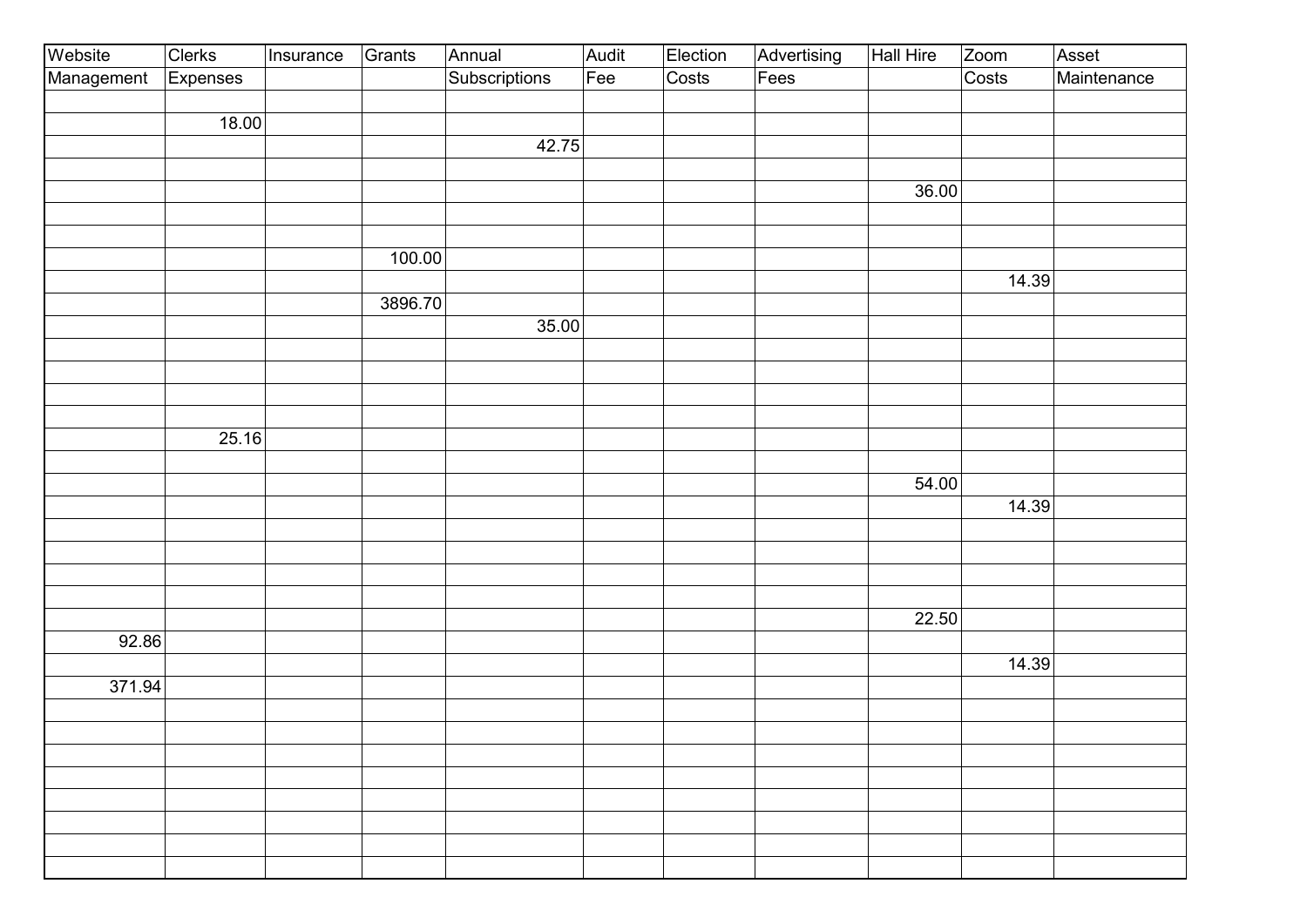| Website    | <b>Clerks</b>   | <b>Insurance</b> | Grants  | Annual        | Audit  | Election | Advertising | <b>Hall Hire</b> | Zoom   | Asset       |
|------------|-----------------|------------------|---------|---------------|--------|----------|-------------|------------------|--------|-------------|
| Management | <b>Expenses</b> |                  |         | Subscriptions | Fee    | Costs    | Fees        |                  | Costs  | Maintenance |
|            |                 |                  |         |               |        |          |             |                  |        |             |
| 464.80     | 43.16           | 0.00             | 3996.70 | 77.75         | 0.00   | 0.00     | 0.00        | 112.50           | 43.17  | 0.00        |
|            |                 |                  |         |               |        |          |             |                  |        |             |
|            |                 |                  |         |               |        |          |             |                  |        |             |
|            |                 |                  |         |               |        |          |             |                  |        |             |
| 1716.25    | 83.16           | 397.38           | 6411.70 | 298.73        | 234.00 | 0.00     | 0.00        | 148.50           | 187.07 | 0.00        |
|            |                 |                  |         |               |        |          |             |                  |        |             |
|            |                 |                  |         |               |        |          |             |                  |        |             |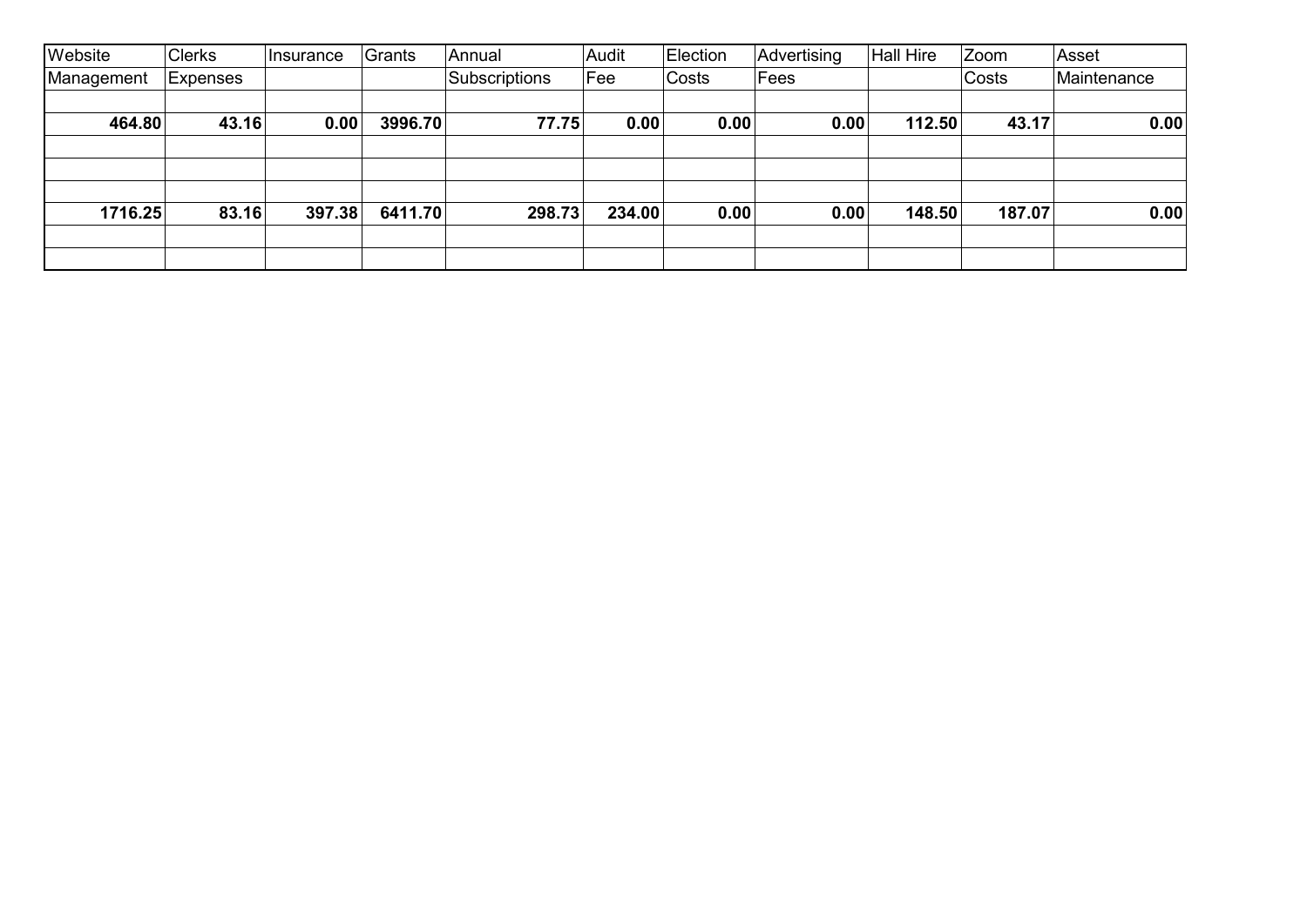| Neighbourhood | Projects | <b>Total Expenses</b> |
|---------------|----------|-----------------------|
| Pian          |          |                       |
|               |          |                       |
|               |          |                       |
|               |          |                       |
|               |          |                       |
|               |          | 277.00                |
|               |          | 10.00                 |
|               |          | 14.39                 |
|               |          | 14.39                 |
|               |          | 671.94                |
|               |          | 262.50                |
|               |          |                       |
|               |          |                       |
|               |          |                       |
|               |          |                       |
|               |          |                       |
|               |          | 234.00                |
|               |          | 397.38                |
|               |          |                       |
|               |          |                       |
|               |          |                       |
|               |          |                       |
| 0.00          | 0.00     | 1881.60               |
|               |          |                       |
|               |          | 1881.60               |
|               |          |                       |
|               |          |                       |
|               |          |                       |
|               |          |                       |
|               |          |                       |
|               |          |                       |
|               |          |                       |
|               |          |                       |
|               |          |                       |
|               |          |                       |
|               |          |                       |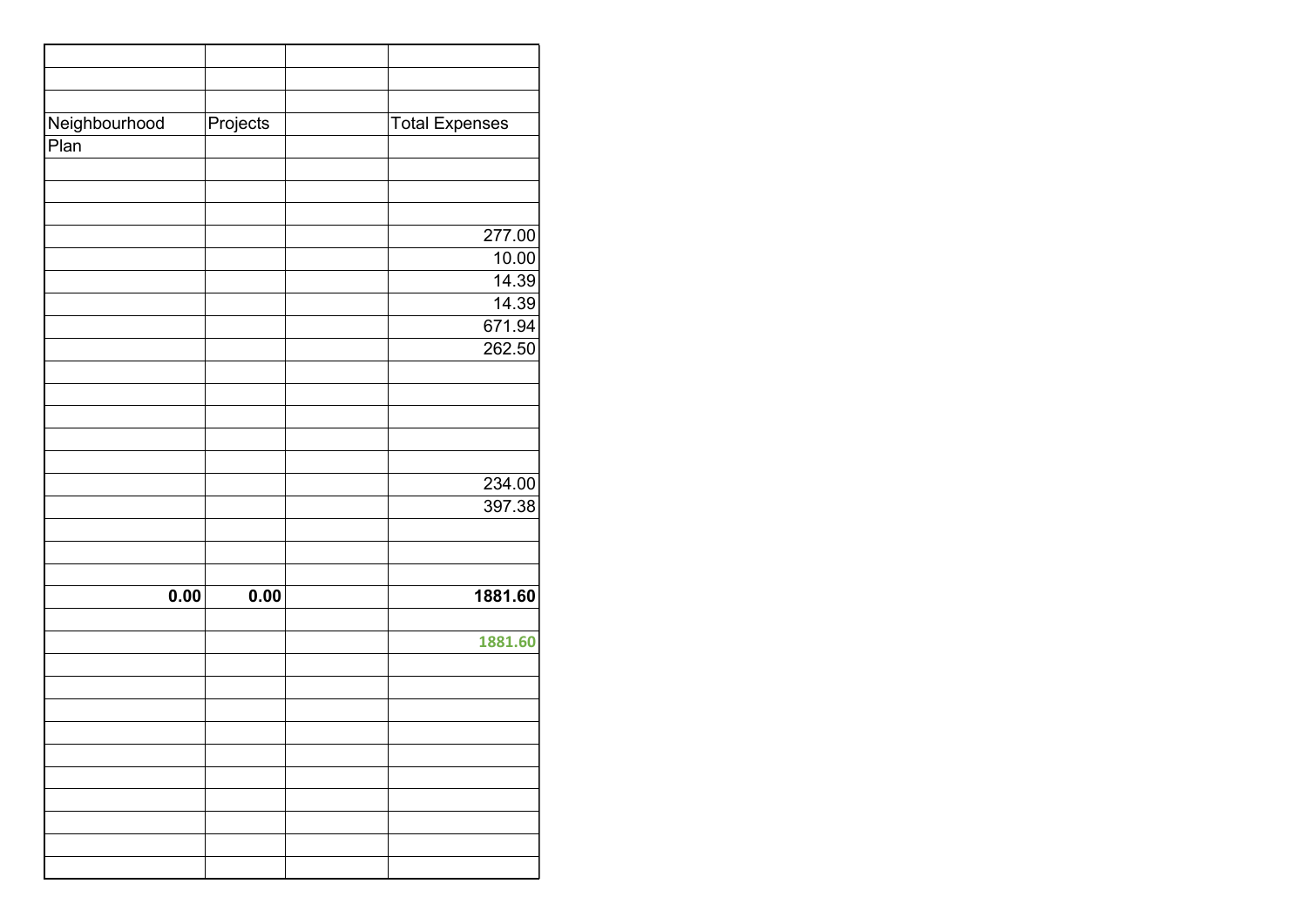| Neighbourhood | Projects | <b>Total Expenses</b> |
|---------------|----------|-----------------------|
| Pian          |          |                       |
|               |          |                       |
|               |          | 72.00                 |
|               |          | 9.00                  |
|               |          | 330.98                |
|               |          | 330.98                |
|               |          | 14.39                 |
|               |          | 14.39                 |
|               |          | 30.00                 |
|               |          | 330.98                |
|               |          | 157.50                |
|               |          |                       |
|               |          |                       |
|               |          |                       |
|               |          |                       |
|               |          |                       |
|               |          |                       |
|               |          |                       |
|               |          | 28.78                 |
|               |          |                       |
|               |          | 220.98                |
|               |          | 330.98                |
|               |          | 330.98                |
|               |          |                       |
|               |          |                       |
|               |          |                       |
|               |          |                       |
|               |          |                       |
|               |          |                       |
| 0.00          | 0.00     | 2201.94               |
|               |          |                       |
|               |          | 2201.94               |
|               |          |                       |
|               |          |                       |
|               |          |                       |
|               |          |                       |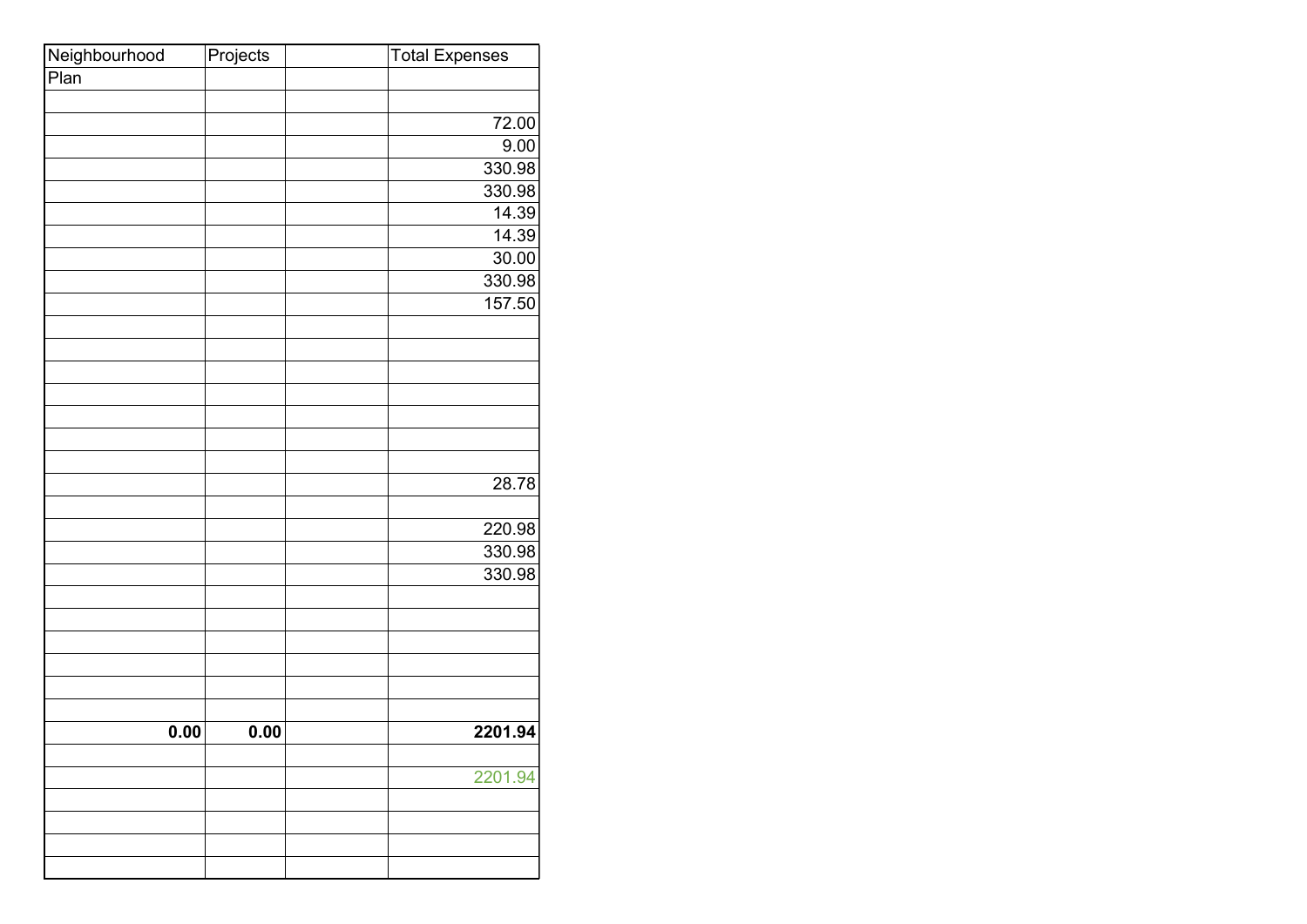| Neighbourhood | Projects | <b>Transfers</b> | <b>Total Expenses</b> |
|---------------|----------|------------------|-----------------------|
| Plan          |          |                  |                       |
|               |          |                  |                       |
|               |          |                  | 14.39                 |
|               |          |                  | 18.00                 |
|               |          |                  | 75.00                 |
|               |          |                  | 330.98                |
|               |          |                  | 14.39                 |
|               |          |                  | 87.51                 |
|               |          |                  |                       |
|               |          |                  |                       |
|               |          |                  |                       |
|               |          |                  |                       |
|               |          |                  | 60.00                 |
|               |          | 1500.00          | 1500.00               |
|               |          |                  | 36.00                 |
|               |          |                  | 18.00                 |
|               |          |                  | 330.98                |
|               |          |                  | 1375.00               |
|               |          |                  | 1040.00               |
|               |          |                  | 14.39                 |
|               |          |                  |                       |
|               |          |                  |                       |
|               |          |                  |                       |
|               |          |                  | 330.98                |
|               |          |                  |                       |
|               |          |                  | 14.39                 |
|               |          |                  |                       |
|               |          |                  |                       |
|               |          |                  |                       |
|               |          |                  |                       |
| 0.00          | 0.00     | 1500.00          | 5260.01               |
|               |          |                  |                       |
|               |          |                  | 5260.01               |
|               |          |                  |                       |
|               |          |                  |                       |
|               |          |                  |                       |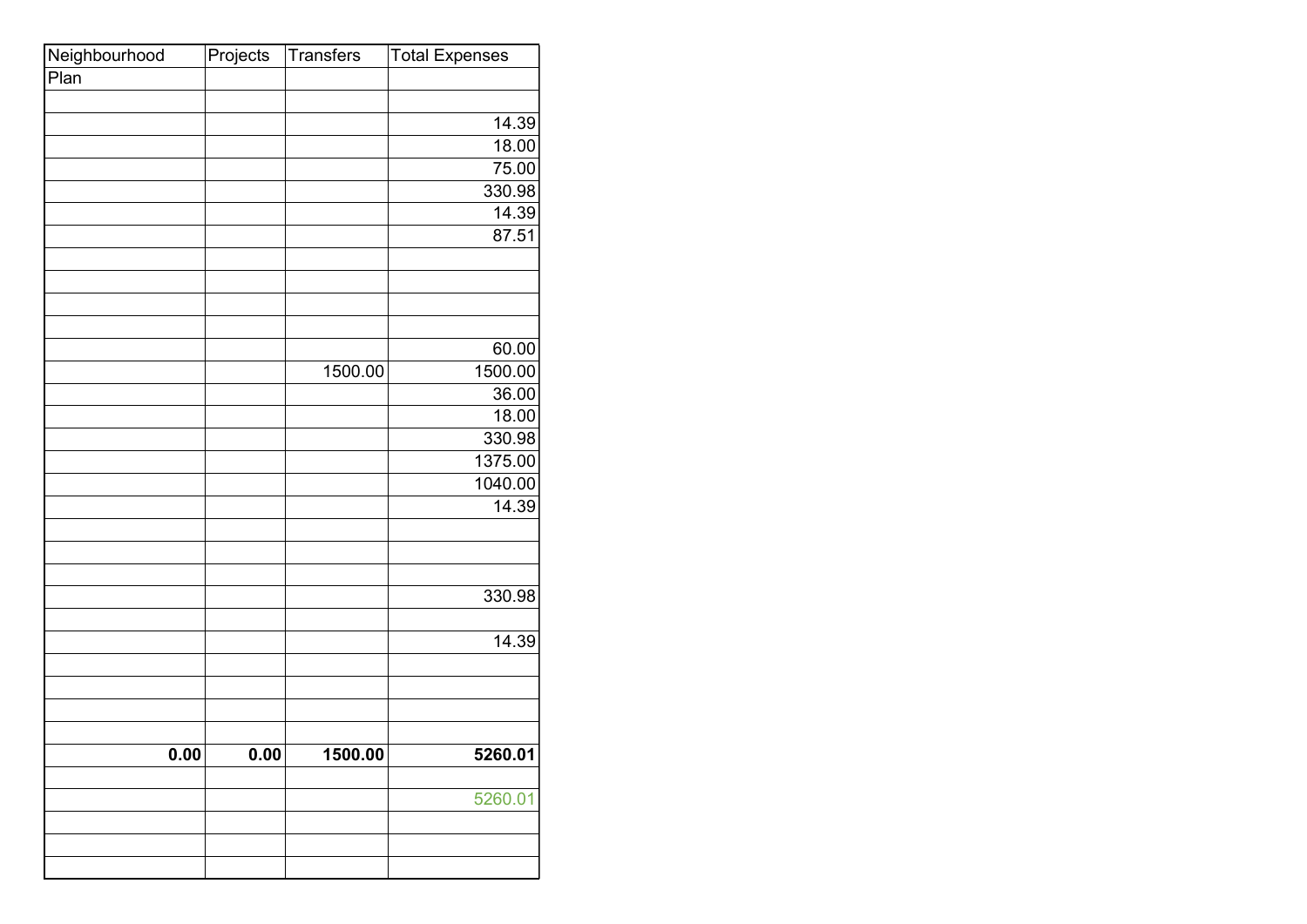| Neighbourhood | Projects | <b>Transfers</b> | <b>Total Expenses</b> |
|---------------|----------|------------------|-----------------------|
| Plan          |          |                  |                       |
|               |          |                  |                       |
|               |          |                  | 18.00                 |
|               |          |                  | 42.75                 |
|               |          |                  | 35.00                 |
|               |          |                  | 36.00                 |
|               |          |                  | 330.98                |
|               | 175.00   |                  | 175.00                |
|               |          |                  | 100.00                |
|               |          |                  | 14.39                 |
|               |          |                  | 3896.70               |
|               |          |                  | 35.00                 |
|               |          |                  |                       |
|               |          |                  |                       |
|               |          |                  |                       |
|               |          |                  | 330.98                |
|               |          |                  | 25.16                 |
|               |          |                  |                       |
|               |          |                  | 54.00                 |
|               |          |                  | 14.39                 |
|               |          |                  |                       |
|               |          |                  |                       |
|               |          |                  |                       |
|               |          |                  | 330.98                |
|               |          |                  | 22.50                 |
|               |          |                  | 92.86                 |
|               |          |                  | 14.39                 |
|               |          |                  | 371.94                |
|               |          |                  |                       |
|               |          |                  |                       |
|               |          |                  |                       |
|               |          |                  |                       |
|               |          |                  |                       |
|               |          |                  |                       |
|               |          |                  |                       |
|               |          |                  |                       |